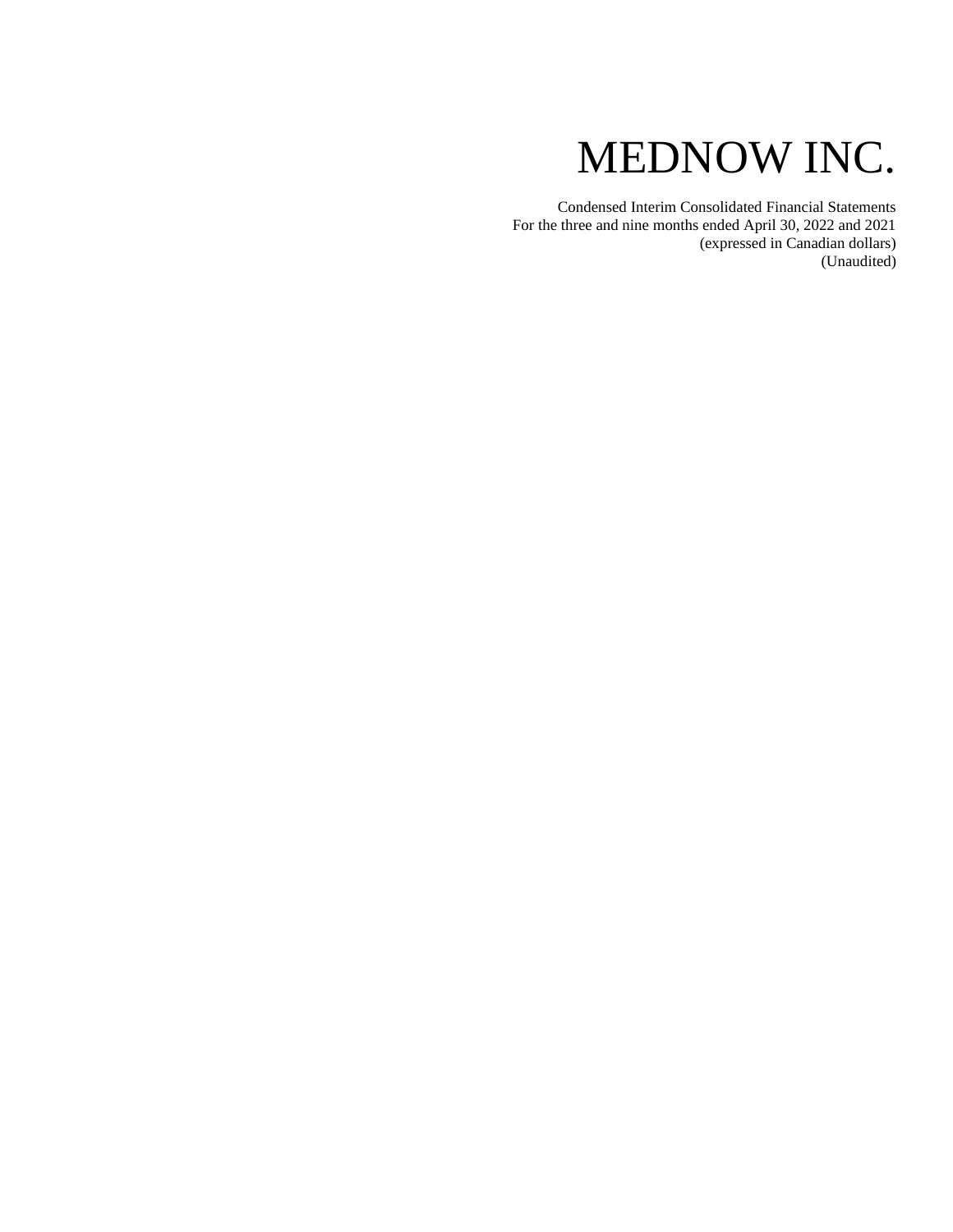# **MEDNOW INC. Condensed Interim Consolidated Statements of Financial Position**

**(expressed in Canadian dollars - unaudited)**

|                                                                           | <b>Note</b>    | As at April 30,<br>2022 | As at July 31,<br>2021 |             |  |
|---------------------------------------------------------------------------|----------------|-------------------------|------------------------|-------------|--|
| <b>ASSETS</b>                                                             |                |                         |                        |             |  |
| <b>Current assets</b>                                                     |                |                         |                        |             |  |
| Cash and cash equivalents                                                 | 17             | \$<br>9,387,111         | \$                     | 28,758,598  |  |
| Accounts receivable                                                       | 17             | 2,016,673               |                        |             |  |
| Interest receivable                                                       |                | 38,818                  |                        |             |  |
| Sales tax receivable                                                      |                | 545,409                 |                        | 256,824     |  |
| Inventory                                                                 |                | 1,265,582               |                        |             |  |
| Prepaid expenses                                                          | 6              | 720,154                 |                        | 644,103     |  |
| Leases receivable                                                         | 10             | 43.760                  |                        |             |  |
| Assets held for sale                                                      | 11             | 90,000                  |                        |             |  |
| Due from related parties                                                  | 19             | 205,380                 |                        | 2,023,565   |  |
| <b>Total current assets</b>                                               |                | 14,312,887              |                        | 31,683,090  |  |
| <b>Non-current assets</b>                                                 |                |                         |                        |             |  |
| Prepaid expenses                                                          | 6              | 155,332                 |                        |             |  |
| Notes receivable                                                          | 17             | 500,000                 |                        |             |  |
| Investment in equity securities                                           | 12             | 627,917                 |                        | 495,475     |  |
| Property and equipment                                                    | 8              | 2,294,356               |                        | 1,081,263   |  |
| Right-of-use assets                                                       | 9              | 3,611,221               |                        | 381,740     |  |
| Leases receivable                                                         | 10             | 124,070                 |                        |             |  |
| Intangible assets                                                         | 7              | 4,096,277               |                        | 529,754     |  |
| Goodwill                                                                  | $\overline{7}$ | 5,614,901               |                        |             |  |
| <b>Total non-current assets</b>                                           |                | 17,024,074              |                        | 2,488,232   |  |
| <b>Total assets</b>                                                       |                | \$<br>31,336,961        | \$                     | 34,171,322  |  |
|                                                                           |                |                         |                        |             |  |
| <b>LIABILITIES AND SHAREHOLDERS' EQUITY</b><br><b>Current liabilities</b> |                |                         |                        |             |  |
| Accounts payable and accrued liabilities                                  | 13             | \$<br>4,350,740         | \$                     | 1,293,276   |  |
| <b>Bank</b> indebtedness                                                  | 17             | 1,694,777               |                        |             |  |
| Current portion of lease liabilities                                      | 14             | 1,167,615               |                        | 77,051      |  |
| Due to related parties                                                    | 19             | 217,674                 |                        |             |  |
| Current portion of other cash consideration                               | $\overline{4}$ | 342,530                 |                        |             |  |
| Current portion of contingent consideration                               | $\overline{4}$ | 66,356                  |                        |             |  |
| <b>Total current liabilities</b>                                          |                | 7,839,692               |                        | 1,370,327   |  |
| <b>Long-term liabilities</b>                                              |                |                         |                        |             |  |
| Deferred tax liabilities                                                  | 4,18           | 424,000                 |                        |             |  |
| Lease liabilities                                                         | 14             | 2,651,707               |                        | 314,255     |  |
| Deferred income                                                           |                | 393,177                 |                        |             |  |
| Loan payable                                                              | 17             | 30,000                  |                        |             |  |
| Other cash consideration                                                  | $\overline{4}$ | 319,256                 |                        |             |  |
| Contingent consideration                                                  | $\overline{4}$ | 200,984                 |                        |             |  |
| <b>Total long-term liabilities</b>                                        |                | 4,019,124               |                        | 314,255     |  |
| <b>Total liabilities</b>                                                  |                | 11,858,816              |                        | 1.684.582   |  |
|                                                                           |                |                         |                        |             |  |
| Shareholders' equity                                                      |                |                         |                        |             |  |
| Share capital                                                             | 15             | 31,655,178              |                        | 31,655,148  |  |
| Warrants                                                                  | 15             | 7,309,905               |                        | 7,309,905   |  |
| Share-based payment reserve                                               | 16             | 6,552,630               |                        | 3,374,095   |  |
| Deficit                                                                   |                | (26,009,200)            |                        | (9,852,408) |  |
|                                                                           |                | 19,508,513              |                        | 32,486,740  |  |
| Non-controlling interest                                                  |                | (30, 368)               |                        |             |  |
| Total shareholders' equity                                                |                | 19,478,145              |                        | 32,486,740  |  |
| Total liabilities and shareholders' equity                                |                |                         |                        | 34,171,322  |  |
|                                                                           |                | \$<br>31,336,961        | \$                     |             |  |
| <b>Subsequent events (Note 22)</b>                                        |                |                         |                        |             |  |

#### **Approved on behalf of the Board:**

*/s/ Ali Reyhany /s/ Kia Besharat* Kia Besharat, Director

*The accompanying notes form an integral part of these Condensed Interim Consolidated Financial Statements.*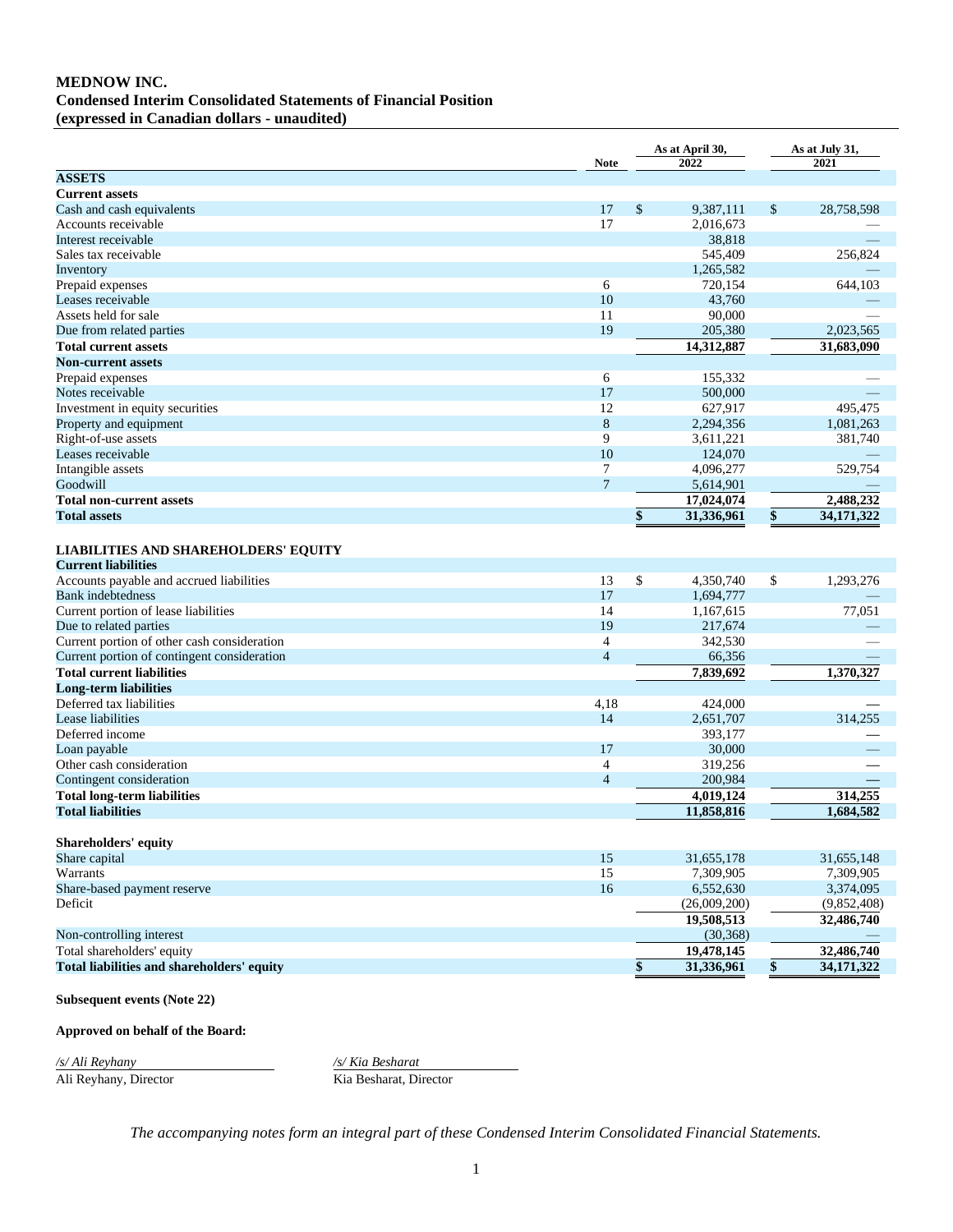## **MEDNOW INC. Condensed Interim Consolidated Statements of Loss and Comprehensive Loss For the three months and nine months ended April 30, 2022 and 2021 (expressed in Canadian dollars - unaudited)**

|                                                                      |             | Three Months Ended April 30, |             |               | Nine Months Ended April 30, <sup>1</sup> |              |               |            |
|----------------------------------------------------------------------|-------------|------------------------------|-------------|---------------|------------------------------------------|--------------|---------------|------------|
|                                                                      | <b>Note</b> |                              | 2022        |               | 2021                                     | 2022         |               | 2021       |
| Revenue                                                              | 18          |                              | \$6,136,511 | \$            | 124,200                                  | \$8,597,283  | $\mathcal{S}$ | 289,800    |
| Cost of sales                                                        | 18          |                              | 4,903,635   |               |                                          | 6,748,862    |               |            |
| <b>Gross Profit</b>                                                  |             |                              | 1,232,876   |               | 124,200                                  | 1,848,421    |               | 289,800    |
| <b>Expenses</b>                                                      |             |                              |             |               |                                          |              |               |            |
| General and administrative                                           | 18          |                              | 4,970,674   |               | 1,852,439                                | 12,084,962   |               | 3,089,199  |
| Share-based compensation                                             | 16, 18      |                              | 612,713     |               | 1,476,730                                | 3,178,535    |               | 1,828,707  |
| Marketing and sales                                                  |             |                              | 894,145     |               | 170,584                                  | 1,922,769    |               | 384,633    |
| Depreciation and amortization                                        | 7, 8, 9     |                              | 574,186     |               | 44,944                                   | 970,834      |               | 105,475    |
|                                                                      |             |                              | 7,051,718   |               | 3,544,697                                | 18,157,100   |               | 5,408,014  |
| Other expenses (income)                                              | 20          |                              | (9,927)     |               | (16,369)                                 | 12,716       |               | (14, 565)  |
| Deferred income tax recovery                                         | 18          |                              | (134, 353)  |               |                                          | (134, 353)   |               |            |
| Net loss and comprehensive loss for the period                       |             | \$                           | 5,674,562   |               | \$3,404,128                              | \$16,187,042 | SS.           | 5,103,649  |
| <b>Attributable to:</b>                                              |             |                              |             |               |                                          |              |               |            |
| Mednow Inc.                                                          |             |                              | 5,662,147   |               | 3,404,128                                | 16,156,674   |               | 5,103,649  |
| Non-controlling interest                                             |             |                              | 12,415      |               |                                          | 30,368       |               |            |
|                                                                      |             | \$                           | 5,674,562   |               | 3,404,128                                | \$16,187,042 |               | 5,103,649  |
|                                                                      |             |                              |             |               |                                          |              |               |            |
| Loss per share - basic and diluted                                   |             | \$                           | 0.26        | $\mathcal{S}$ | 0.17                                     | \$<br>0.75   | <sup>\$</sup> | 0.29       |
| Weighted average number of shares outstanding - basic<br>and diluted |             |                              | 21,568,359  |               | 19,803,952                               | 21,568,359   |               | 17,314,605 |
| - - - - - - - - -                                                    |             |                              |             |               |                                          |              |               |            |

*1 Restated - Note 18*

*The accompanying notes form an integral part of these Condensed Interim Consolidated Financial Statements.*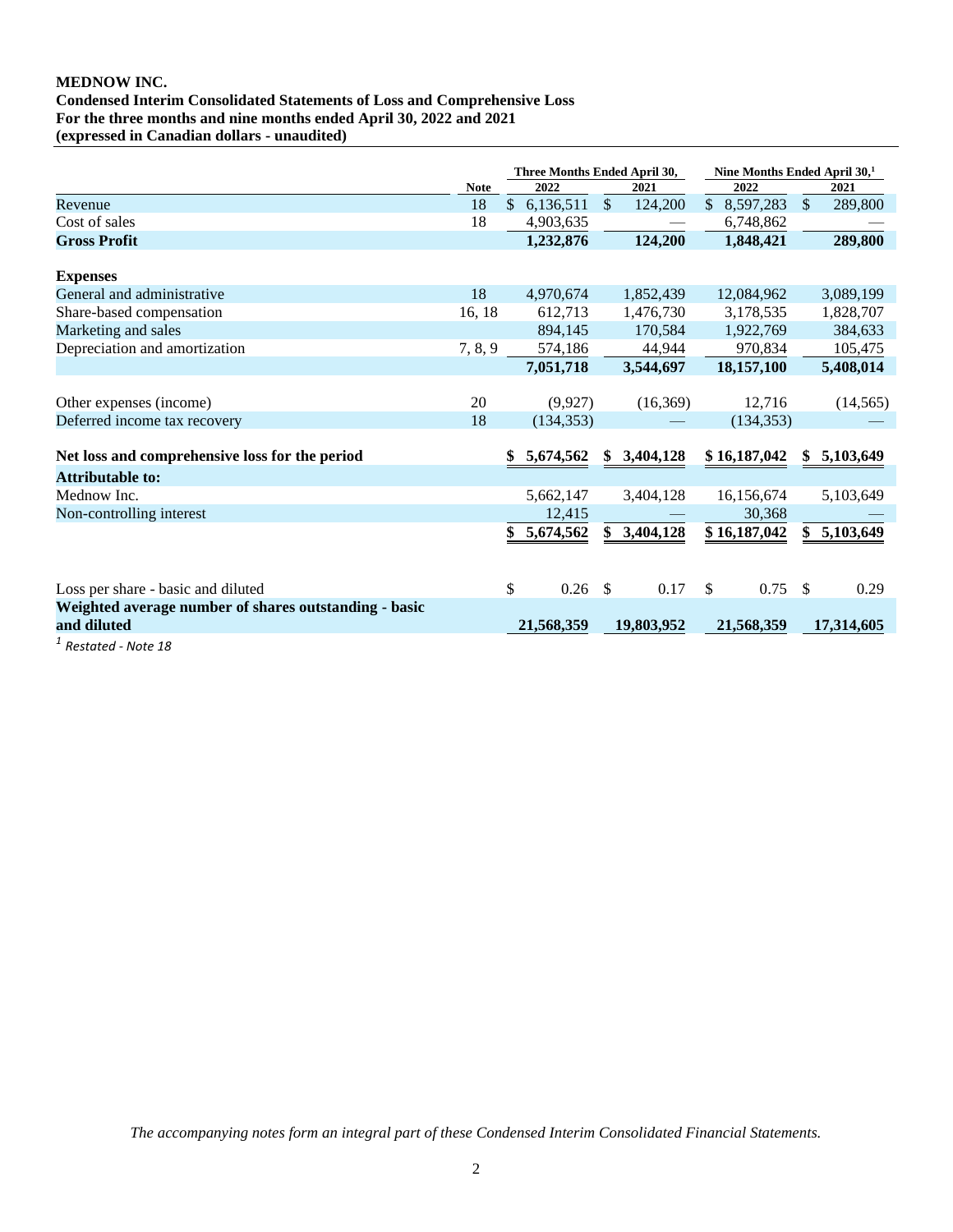## **MEDNOW INC.**

**Condensed Interim Consolidated Statements of Changes in Shareholders' Equity For the nine months ended April 30, 2022 and 2021 (expressed in Canadian dollars - unaudited)**

|                                          |      | <b>Share Capital</b>       |                            |                          |     |                                       |                 |                             |                |
|------------------------------------------|------|----------------------------|----------------------------|--------------------------|-----|---------------------------------------|-----------------|-----------------------------|----------------|
|                                          | Note | Common<br>shares<br>Number | Common<br>shares<br>Amount | Warrants                 |     | <b>Share-based</b><br>payment reserve | Deficit         | Non-controlling<br>interest | Total          |
| <b>Balance – July 31, 2020</b>           |      | 16,110,518                 | 4,747,032                  | 1,126,924                |     |                                       | (487, 852)      | —                           | 5,386,104      |
| Issuance of units, net of issuance costs |      | 5,766,941                  | 27,828,650                 | 5,847,177                |     |                                       |                 | $\overline{\phantom{a}}$    | 33,675,827     |
| Issuance of broker warrant units         |      |                            |                            | 1,547,706                |     |                                       | (1,547,706)     |                             |                |
| Share repurchases                        |      | (16,800)                   | (24,527)                   |                          |     |                                       | (35, 854)       |                             | (60, 381)      |
| Share-based compensation                 |      |                            |                            |                          |     | 1,828,707                             |                 |                             | 1,828,707      |
| Net loss and comprehensive loss          |      | __                         | __                         | __                       |     |                                       | (5,103,649)     |                             | (5,103,649)    |
| <b>Balance - April 30, 2021</b>          |      | 21,860,659                 | 32,551,155                 | 8,521,807                |     | 1,828,707                             | (7,175,061)     |                             | 35,726,608     |
|                                          |      |                            |                            |                          |     |                                       |                 |                             |                |
| <b>Balance- July 31, 2021</b>            |      | 21,568,359                 | 31,655,148                 | \$<br>7.309,905          | \$. | 3,374,095                             | (9,852,408)     |                             | 32,486,740     |
| Other transactions                       |      |                            | 30                         |                          |     |                                       |                 |                             | 30             |
| Share repurchases                        |      |                            |                            |                          |     |                                       | (118)           |                             | (118)          |
| Share-based compensation                 | 16   |                            |                            | $\qquad \qquad - \qquad$ |     | 3,178,535                             |                 |                             | 3,178,535      |
| Net loss and comprehensive loss          |      |                            |                            |                          |     |                                       | (16, 156, 674)  | (30, 368)                   | (16, 187, 042) |
| <b>Balance – April 30, 2022</b>          |      | 21,568,359                 | 31,655,178                 | 7,309,905                |     | 6,552,630                             | \$ (26,009,200) | (30, 368)                   | 19,478,145     |

*The accompanying notes form an integral part of these Condensed Interim Consolidated Financial Statements.*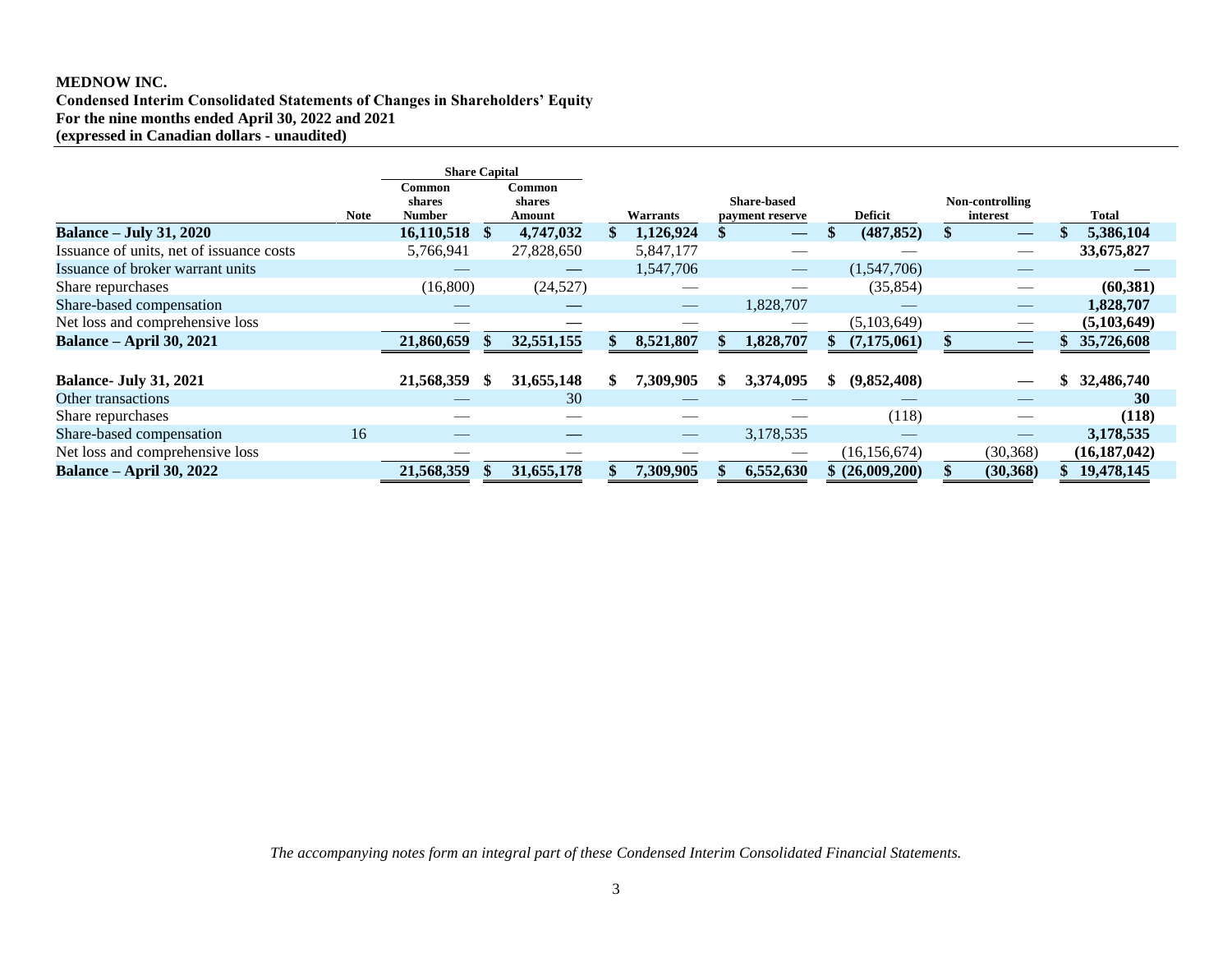## **MEDNOW INC. Condensed Interim Consolidated Statements of Cash Flows For the nine months ended April 30, 2022 and 2021 (expressed in Canadian dollars - unaudited)**

|                                                                  |                | Nine months ended April 30,    |             |
|------------------------------------------------------------------|----------------|--------------------------------|-------------|
|                                                                  | Note           | 2022                           | 2021        |
| Cash flows used in operating activities                          |                |                                |             |
| Net loss                                                         | \$             | $(16, 187, 042)$ \$            | (5,103,649) |
| Non-cash items:                                                  |                |                                |             |
| Share-based compensation                                         | 16             | 3,178,535                      | 1,828,707   |
| Depreciation and amortization                                    | 7,8,9          | 970,834                        | 105,475     |
| Loss on investment in equity securities                          | 12             | 117,558                        |             |
| Deferred income tax recovery                                     | 18             | (134, 353)                     |             |
| Contingent consideration remeasurement                           | 20             | (55, 492)                      |             |
| Deferred income                                                  |                | (7,280)                        |             |
| Interest income                                                  | 20             | (3,230)                        |             |
| Interest expense                                                 | 20             | 59,031                         |             |
| Changes in non-cash working capital                              |                |                                |             |
| Accounts receivable                                              |                | 277,103                        | (443, 247)  |
| Interest receivable                                              |                | (38, 818)                      |             |
| Prepaid expenses                                                 |                | (196, 952)                     | (753, 191)  |
| Sales tax receivable                                             |                | (135,561)                      | (286, 568)  |
| Income tax recoverable                                           |                | 93,756                         |             |
| Inventory                                                        |                | (279,902)                      |             |
| Accounts payable and accrued liabilities                         |                | 553,982                        | 1,009,399   |
| Net cash used in operating activities                            |                | (11, 787, 831)                 | (3,643,074) |
| Cash (used in) from financing activities                         |                |                                |             |
| Repayment of loan payable                                        | 17             | (10,000)                       |             |
| Repayment of bank indebtedness                                   | 17             | 10,451                         |             |
| Payment of lease liabilities                                     | 14             | (322, 342)                     |             |
| Issuance of units, net of issuance costs                         |                |                                | 33,675,827  |
| Shares repurchase                                                |                |                                | (60, 381)   |
| Net cash (used in)/from financing activities                     |                | (321, 891)                     | 33,615,446  |
|                                                                  |                |                                |             |
| Cash used in investing activities                                |                |                                |             |
| Additions of intangible assets                                   | 7              | (1,219,272)                    | (332, 815)  |
| Additions of property and equipment                              | 8              | (887, 643)                     | (570, 303)  |
| Investment in equity securities                                  | 12             | (250,000)                      |             |
| Issuance of note receivable                                      | 17             | (500,000)                      |             |
| Acquisition of Infusicare Canada Inc.                            | 4              | (1,832,122)                    |             |
| Acquisition of 2716725 Ontario Inc. ("Medvisit")                 | 4              | (1,295,996)                    |             |
| Acquisition of Mednow Pharmacy Inc.                              | $\overline{4}$ | (16,200)                       |             |
| Acquisition of Mednow East Inc.                                  | 4              | 42,786                         |             |
| Acquisition of London Pharmacare Inc. and Liver Care Canada Inc. | $\overline{4}$ | (963, 450)                     |             |
| Repayments of lease receivables                                  | 10             | 10,070                         |             |
| Net due to/from related parties                                  |                | (349, 938)                     | (1,346,113) |
| Net cash used in investing activities                            |                | (7,261,765)                    | (2,249,231) |
| Change in cash during the period                                 |                | (19, 371, 487)                 | 27,723,141  |
| Cash and cash equivalents - beginning of period                  |                | 28,758,598                     | 5,255,396   |
| Cash and cash equivalents- end of period                         | \$             | 9,387,111<br>$\boldsymbol{\$}$ | 32,978,537  |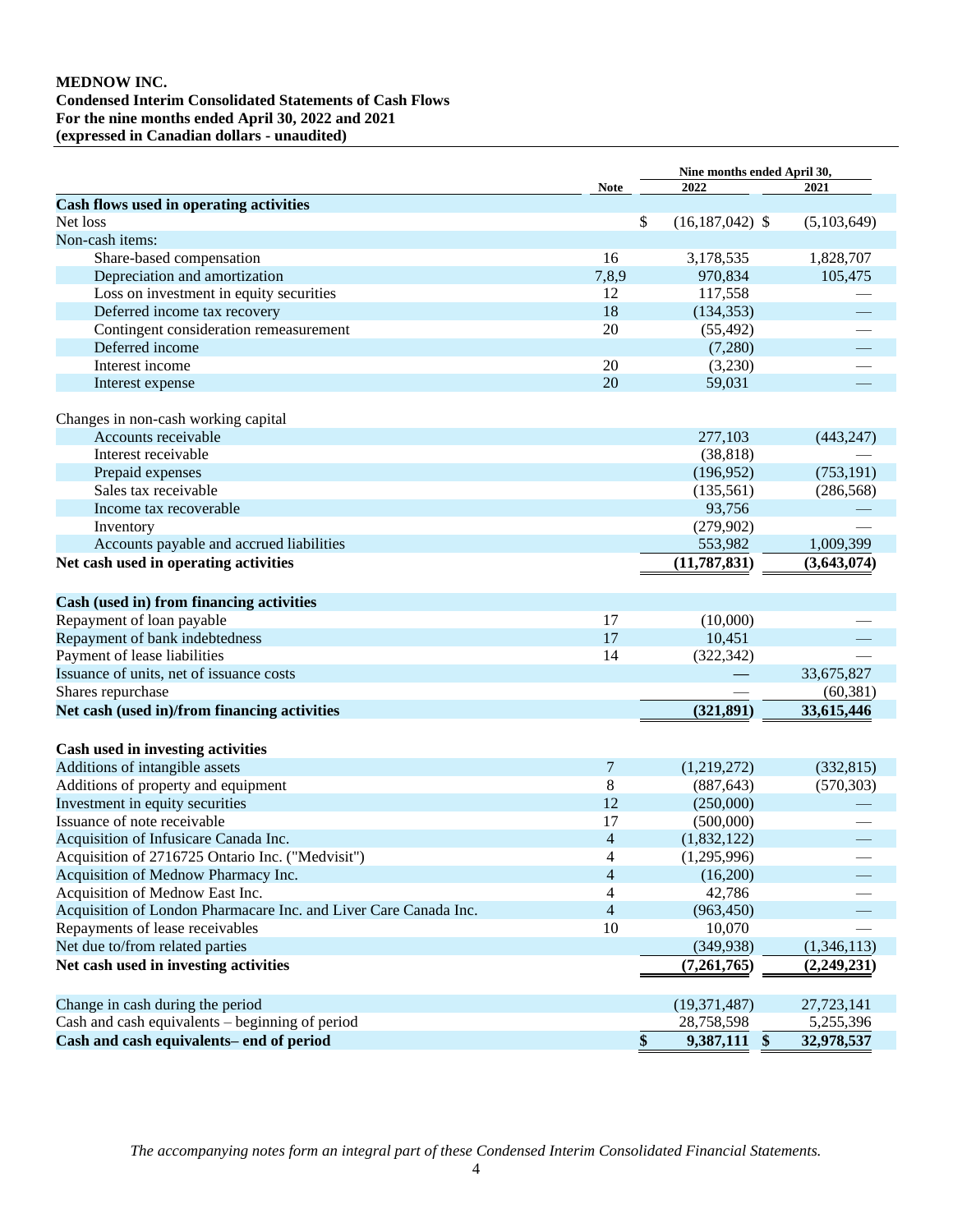## **1. NATURE OF OPERATIONS**

Mednow Inc. (the "Company" or "Mednow") is a Canadian company incorporated under the Canada Business Corporations Act on January 17, 2018. The registered office address is 10th Floor, 595 Howe St., Vancouver, BC V6C 2T5.

Mednow is a healthcare company that has developed a web and mobile application to facilitate the sale and distribution of prescription medications, and the delivery of virtual care and telemedicine services. The Company's web application is accessible and compatible with the internet browsers Apple Safari, Google Chrome, Mozilla FireFox, and Microsoft Edge on mobile phones and on personal computers. Through its technological infrastructure, the Company provides customers with a convenient and secure way to fill, order, receive and manage their prescriptions.

The Company owns and operates retail brick-and-mortar pharmacies that are based in British Columbia, Ontario, Manitoba, and Nova Scotia. The Company offers doctor services such as virtual care/telemedicine, as well as doctor home visits for patients in Ontario who are unable to leave their homes.

On March 4, 2021, the Company completed its initial public offering ("IPO"). On March 9, 2021, the Company listed its common shares on the TSX Venture Exchange ("TSXV") under the symbol "MNOW".

#### **2. COVID-19**

The coronavirus ("COVID-19") was declared a pandemic by the World Health Organization in March 2020. Since then, COVID-19 has spread across the globe and is continuing to impact global economic, business and social activities. Over the last two and a half years, government authorities have implemented preventative and emergency measures, including travel bans and social distancing requirements, to mitigate the spread of COVID-19.

The Company has undertaken the following activities to prevent and contain the spread of COVID-19: (1) the implementation of enhanced safety and health measures, such as social distancing measures and sanitization and cleaning protocols; (2) the Company continues to offer select company staff in certain functions such as marketing, technology and administrative shared support services an option to work from home, or to adopt a hybrid work model.

The outbreak and the related mitigation measures may continue to have adverse impacts on global economic conditions as well as on the Company's business activities. Management will continue to assess the impact of the coronavirus on its financial results.

## **3. BASIS OF PREPARATION**

#### **Statement of compliance**

These unaudited Condensed Interim Consolidated Financial Statements (the "financial statements") have been prepared by management in accordance with International Accounting Standard ("IAS") 34, Interim Financial Reporting, on a basis consistent with the accounting policies disclosed in the audited consolidated financial statements for the year ended July 31, 2021, other than the adoption of new accounting policies in Note 5. In accordance with IAS 34, certain disclosures included in the annual audited financial statements prepared in accordance with International Financial Reporting Standards ("IFRS") have been omitted or condensed. These unaudited Condensed Interim Consolidated Financial Statements should be read in conjunction with the audited annual consolidated financial statements for the fiscal year ended July 31, 2021.

The accounting policies applied to these Condensed Interim Consolidated Financial Statements are based on IFRS which have been applied consistently to all periods presented, with the exception of the adoption of the accounting policies described in Note 5.

These financial statements were approved and authorized for issuance by the Board of Directors on June 14, 2022.

#### **Basis of preparation**

These financial statements have been prepared on a going concern basis of accounting and primarily under the historical cost basis, except for the valuation of certain financial instruments, which are measured at fair value. These financial statements are presented in Canadian dollars, which is the functional currency of the Company and its subsidiaries listed below.

The Company's fiscal year (the "period", "fiscal year", "year") begins on August 1 and ends on July 31.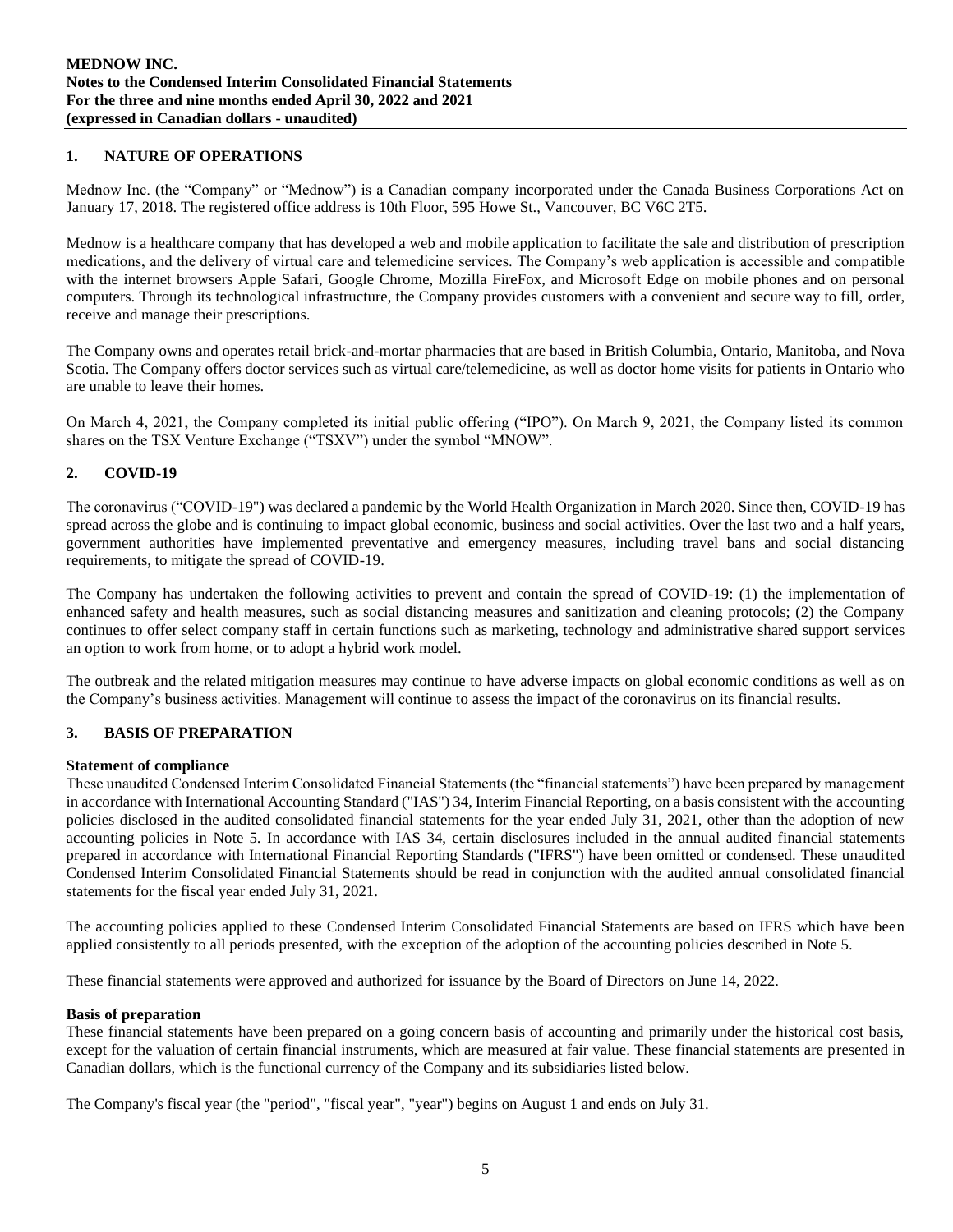## **Consolidation**

These financial statements include the financial statements of the Company and its subsidiaries. All intercompany transactions are eliminated on consolidation. As of April 30, 2022, the Company's subsidiaries incorporated under the Canada Business Corporations Act include:

| <b>Subsidiaries</b>                              | Percentage of equity interest |
|--------------------------------------------------|-------------------------------|
| Mednow Pharmacy NS Ltd. ("Mednow NS")            | 100%                          |
| Mednow Pharmacy MB Ltd.                          | 100%                          |
| Mednow Pharmacy Inc. ("Mednow West")             | 100%                          |
| Mednow Operations Inc. ("Mednow Operations")     | 100%                          |
| Mednow Virtual Care Ltd. ("Mednow Virtual Care") | 70%                           |
| Mednow Pharmacy Services Inc.                    | 100%                          |
| 10111132 Manitoba Ltd. ("Mednow MB")             | 100%                          |
| Mednow Technology Inc.                           | 100%                          |
| 2716725 Ontario Inc. ("Medvisit")                | 100%                          |
| Mednow Medical Inc. ("Mednow Medical")           | 100%                          |
| Infusicare Canada Inc. ("Infusicare")            | 100%                          |
| Mednow Ontario Ltd.                              | 100%                          |
| Mednow Clinic Services Inc.                      | 100%                          |
| Liver Care Canada Inc. ("Liver Care")            | 100%                          |
| London Pharmacare Inc. ("London Pharmacare")     | 100%                          |
| Mednow Pharmacy AB Ltd. ("Mednow AB")            | 100%                          |
| Mednow East Inc. ("Mednow East")                 | 100%                          |

IFRS 10, Consolidated Financial Statements, outlines the requirements for the preparation and presentation of Consolidated Financial Statements, requiring entities to consolidate entities it controls. Consolidation of a subsidiary begins on the date that control is acquired by a Company over the subsidiary and ceases when the Company loses control of the subsidiary. The income and expenses of new subsidiaries acquired or disposed during the year, as well as new subsidiaries incorporated during the year are included in the consolidated statements of loss and comprehensive loss from the date the Company gains control until the date when the Company ceases to control the subsidiary.

The Company has control over the subsidiary when it has the right, and when it is exposed, to variable returns from the subsidiary, and when it has the ability to impact financial and operating returns through its power over the subsidiary. When the Company does not own all of the equity interest in the subsidiary, the non-controlling interest is disclosed as a separate line item in the Condensed Interim Consolidated Statements of Financial Position and the loss to non-controlling equity interest holders are disclosed as a separate line item in the Condensed Interim Consolidated Statements of Loss and Comprehensive Loss.

#### **Segmented information and reporting**

Operating segments are reported in a manner consistent with the internal reporting provided to the Chief Executive Officer. The financial results and business performance indicators for each operating segment are summarized in Note 21. Operating revenues are primarily comprised of the sale of prescription and over-the-counter medications at Company-owned retail pharmacy locations through online and walk-in channels, sales generated from virtual care, telemedicine and doctor home visit services, as well as the Company's marketing and technology support services. The Company's net assets and its underlying revenue are generated from its operations in Canada.

Management is organized based on the Company's operations as a whole rather than the specific revenue streams.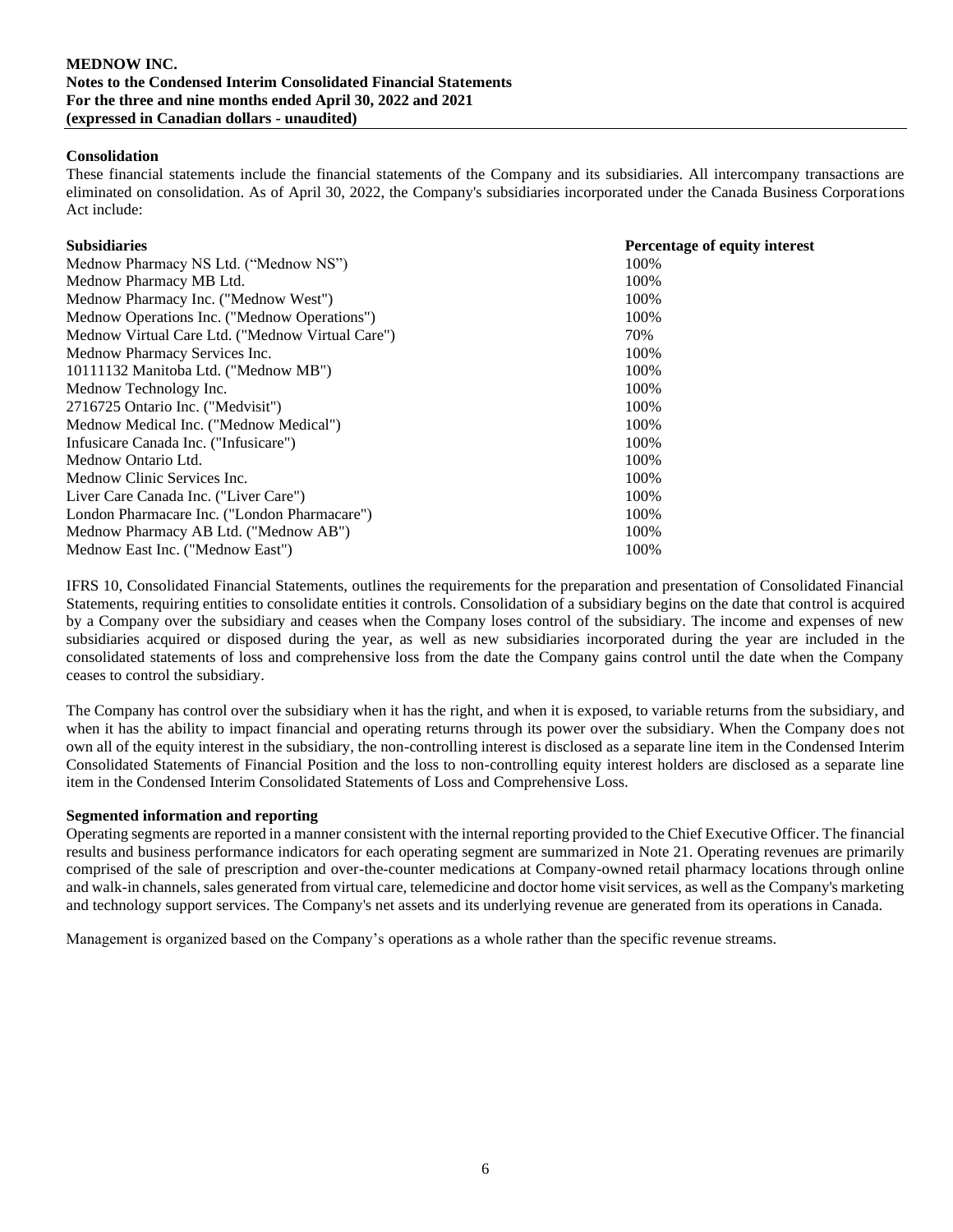## **4. BUSINESS COMBINATIONS**

## **Acquisition of Medvisit**

On August 5, 2021, the Company completed the acquisition of 100% of the issued and outstanding shares of Ontario-based 2716725 Ontario Inc., which operates under the trade name Medvisit. The purchase price for the acquisition consisted of cash consideration of \$1,320,000 and additional earn-out payments of the estimated fair value \$107,388 based on milestones tied to Medvisit's business performance over two years starting from the date of acquisition. The earn-out payments have been discounted using a risk-adjusted discount rate based on the date they are payable. The Company will pay a maximum earn-out of \$680,000 over a two-year period (\$340,000 per year following the acquisition date), and the earn-out payment has been adjusted based on the target number of annual home visits pursuant to the share purchase agreement. From the date of acquisition to April 30, 2022, Medvisit generated revenue of \$1,196,738, and net loss of \$200,198 recorded in the Statement of Loss and Comprehensive Loss.

Through this strategic acquisition, the Company is able to expand and diversify its doctor services business in the province of Ontario, alongside its existing virtual care and telemedicine business.

The Company incurred acquisition costs of \$52,970 in connection with its acquisition of Medvisit which have included in General and Administrative expenses on the Statement of Loss and Comprehensive Loss. The purchase price allocation as of the valuation date of August 5, 2021 is summarized below. The goodwill acquired is associated with Medvisit's workforce and expected future growth potential and is not expected to be deductible for tax purposes. The Company is still in the process of finalizing the fair value of the intangible assets and goodwill acquired. The Company will finalize the accounting for the acquisition no later than one year from the date of acquisition.

| <b>Consideration</b>                        |                 |
|---------------------------------------------|-----------------|
| Cash consideration                          | \$<br>1,320,000 |
| Contingent consideration                    | 107,338         |
| <b>Total consideration</b>                  | \$<br>1,427,338 |
| <b>Current assets</b>                       |                 |
| Cash                                        | 24,004          |
| Accounts receivable                         | 43,539          |
| Receivable from provincial health care plan | 195,231         |
| Other current assets                        | 10,857          |
| <b>Non-current assets</b>                   |                 |
| Property and equipment                      | 15,889          |
| Right-of-use assets                         | 32,493          |
| Customer relationships                      | 42,000          |
| Intellectual property                       | 82,000          |
| <b>Brand</b>                                | 833,000         |
| Goodwill                                    | 738,516         |
| <b>Current liabilities</b>                  |                 |
| Accounts payable and accrued liabilities    | 233,618         |
| Loan payable                                | 40,000          |
| Lease liabilities                           | 32,493          |
| <b>Non-current liabilities</b>              |                 |
| Deferred tax liability                      | 284,080         |
| <b>Net assets acquired</b>                  | \$<br>1,427,338 |

During the third quarter of 2022, the Company reassessed the earn-out payments and does not expect to pay earn-out payments in the first year following the acquisition based on the Company's assessment of the expected number of annual home visits, and this adjustment of \$55,492 has been recorded in the Consolidated Statement of Loss and Comprehensive Loss.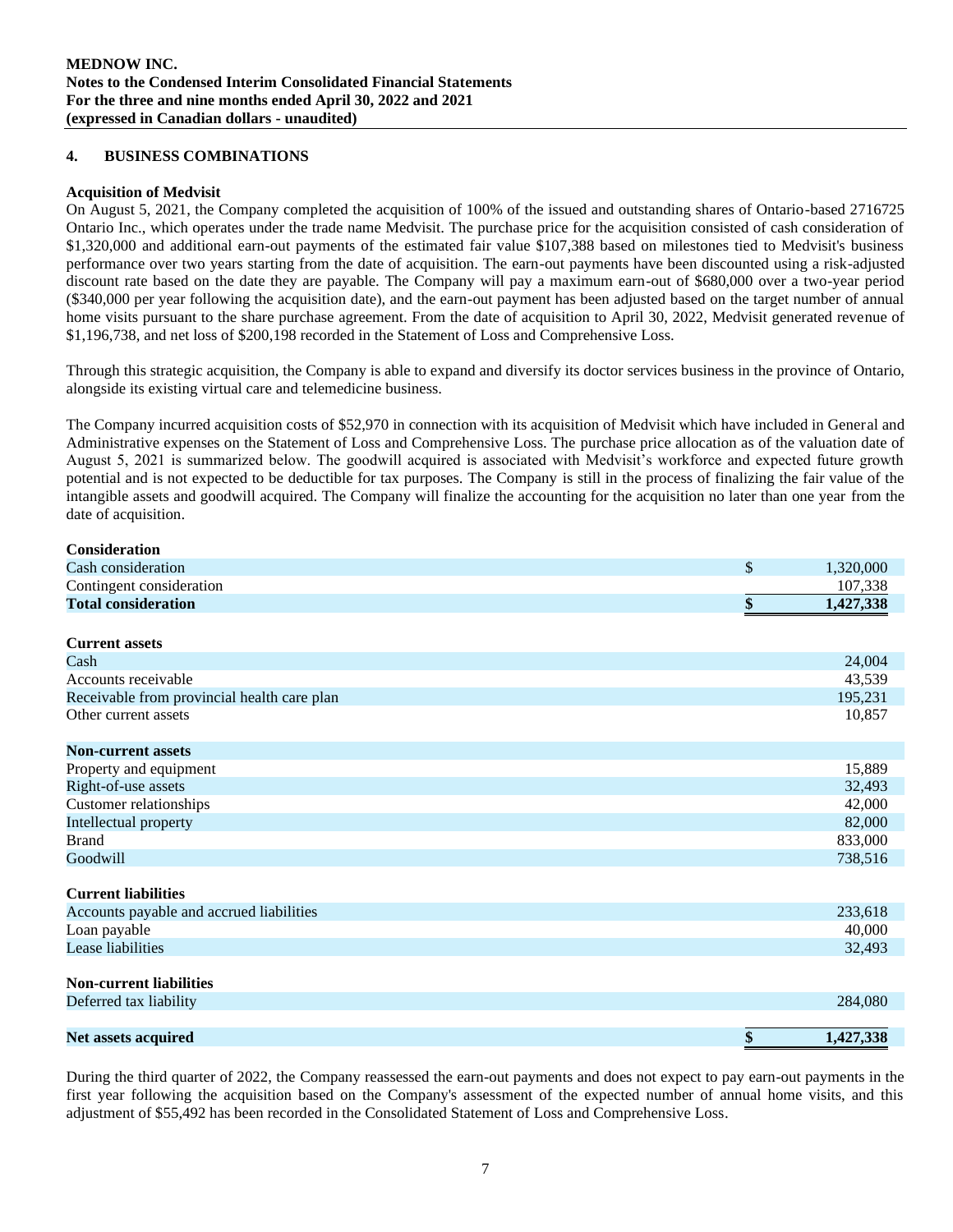## **Acquisition of Mednow West**

On October 25, 2021, the Company completed the acquisition of 100% of the issued and outstanding shares of Mednow West, a business controlled by the management and certain shareholders of Mednow, for cash consideration of \$74,209 and the assumption of the on demand promissory note payable by Mednow West to Mednow Inc. of \$979,406 as at the date of acquisition. The amount owed by Mednow West to the Company prior to the acquisition, of \$979,406, was eliminated as an intercompany loan upon consolidation (Note 19). From the date of acquisition to April 30, 2022, Mednow West generated revenue of \$236,446 and net loss of \$288,756 which was recorded in the Statement of Loss and Comprehensive Loss.

Through this strategic acquisition, the Company is able to serve patients at the Mednow West retail pharmacy located in Vancouver, British Columbia and throughout the province using the Mednow web and mobile application. The acquisition positions Mednow to continue to grow its retail pharmacy business.

The Company incurred acquisition costs of \$83,985 in connection with its acquisition of Mednow West which is included in General and Administrative expenses on the Statement of Loss and Comprehensive Loss. The purchase price allocation as of the valuation date of October 25, 2021, is summarized below. The goodwill acquired is associated with Mednow West's workforce and expected future growth potential and is not expected to be deductible for tax purposes. The Company is still in the process of finalizing the fair value of the intangible assets and goodwill acquired. The Company will finalize the accounting for the acquisition no later than one year from the date of acquisition.

| <b>Consideration</b>                     |                 |
|------------------------------------------|-----------------|
| Cash consideration                       | \$<br>74,209    |
| Assumption of on demand promissory note  | 979,406         |
| <b>Total consideration</b>               | \$<br>1,053,615 |
|                                          |                 |
| <b>Current assets</b>                    |                 |
| Cash                                     | 58,009          |
| Accounts receivable                      | 28,540          |
| Inventory                                | 149,740         |
| Other current assets                     | 11,389          |
|                                          |                 |
| <b>Non-current assets</b>                |                 |
| Property and equipment                   | 56,464          |
| Right-of-use assets                      | 79,821          |
| Customer relationships                   | 26,000          |
| Goodwill                                 | 865,226         |
| <b>Current liabilities</b>               |                 |
|                                          |                 |
| Accounts payable and accrued liabilities | 92,398          |
| Current portion of lease liabilities     | 64,069          |
| <b>Non-current liabilities</b>           |                 |
| Lease liabilities                        | 24,034          |
| Deferred tax liability                   | 41,073          |
|                                          |                 |
| Net assets acquired                      | \$<br>1,053,615 |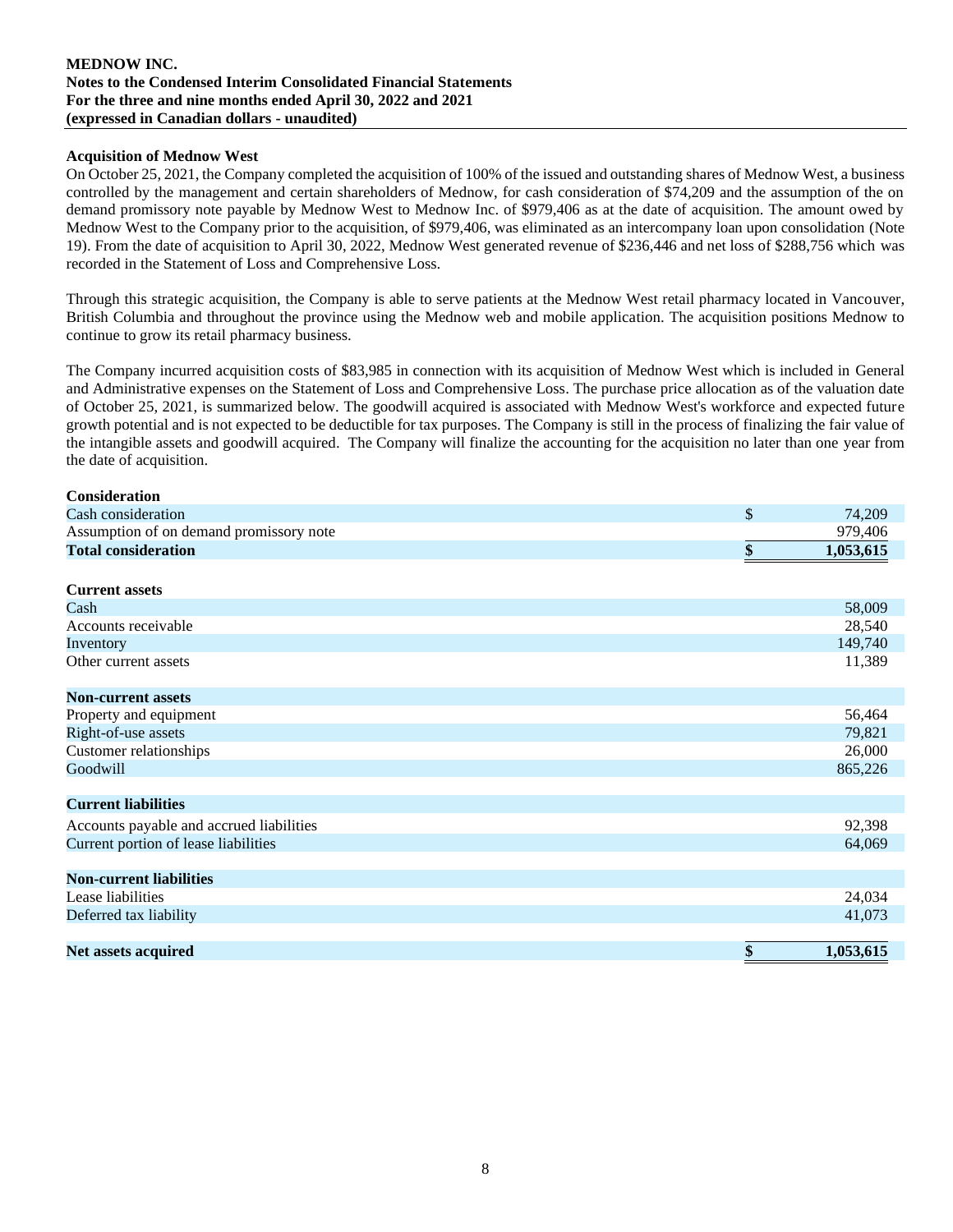#### **Acquisition of Infusicare**

On December 10, 2021, the Company completed the acquisition of 100% of the issued and outstanding shares of Infusicare, a business controlled by management, directors and shareholders of Mednow, for cash consideration of \$1,850,000. From the date of acquisition to April 30, 2022, Infusicare has generated revenue of \$3,888,178 and net income of \$77,259 which was recorded in the Statement of Loss and Comprehensive Loss.

Through this strategic acquisition, the Company is able to serve patients at the Infusicare retail pharmacy located in London, Ontario, and throughout the province of Ontario. The acquisition also positions Mednow to serve patients who require specialized and niche categories of biologic drugs, and to continue to grow the retail pharmacy business.

The Company incurred acquisition costs of \$47,837 in connection with its acquisition of Infusicare which is included in General and Administrative expenses on the Statement of Loss and Comprehensive Loss. The Company has recorded a measurement period adjustment of \$134,196 to increase the amount of goodwill from \$789,682 as at January 31, 2022 to \$923,878 as at April 30, 2022, based on new information primarily relating to the collectability of accounts receivable balances.

The purchase price allocation as of the valuation date of December 10, 2021, is summarized below. The goodwill acquired is associated with Infusicare's workforce and expected future growth potential and is not expected to be deductible for tax purposes. Due to the complexity associated with the valuation process the Company is still in the process of finalizing the fair value of the intangible assets and goodwill acquired. The Company will finalize the accounting for the acquisition no later than one year from the date of acquisition as required by IFRS 3.

| <b>Consideration paid</b>                |                 |
|------------------------------------------|-----------------|
| Cash consideration                       | \$<br>1,850,000 |
| <b>Total consideration</b>               | \$<br>1,850,000 |
| <b>Current assets</b>                    |                 |
| Cash                                     | 17,878          |
| Accounts receivable                      | 974,846         |
| Sales tax receivable                     | 9,830           |
| Inventory                                | 239,637         |
| Income tax recoverable                   | 93,756          |
| Prepaid expenses                         | 34,103          |
| Due from related parties                 | 15,784          |
|                                          |                 |
| <b>Non-current assets</b>                |                 |
| Property and equipment                   | 13,463          |
| Right-of-use assets                      | 1,015,086       |
| <b>Customer</b> list                     | 880,000         |
| Goodwill                                 | 923,878         |
| <b>Current liabilities</b>               |                 |
| Accounts payable and accrued liabilities | 860,958         |
| <b>Bank</b> indebtedness                 | 229,985         |
| Due to related parties                   | 29,032          |
| Current portion of lease liability       | 177,208         |
| <b>Non-current liabilities</b>           |                 |
| Lease liabilities                        | 837,878         |
| Deferred tax liability                   | 233,200         |
|                                          |                 |
| Net assets acquired                      | \$<br>1,850,000 |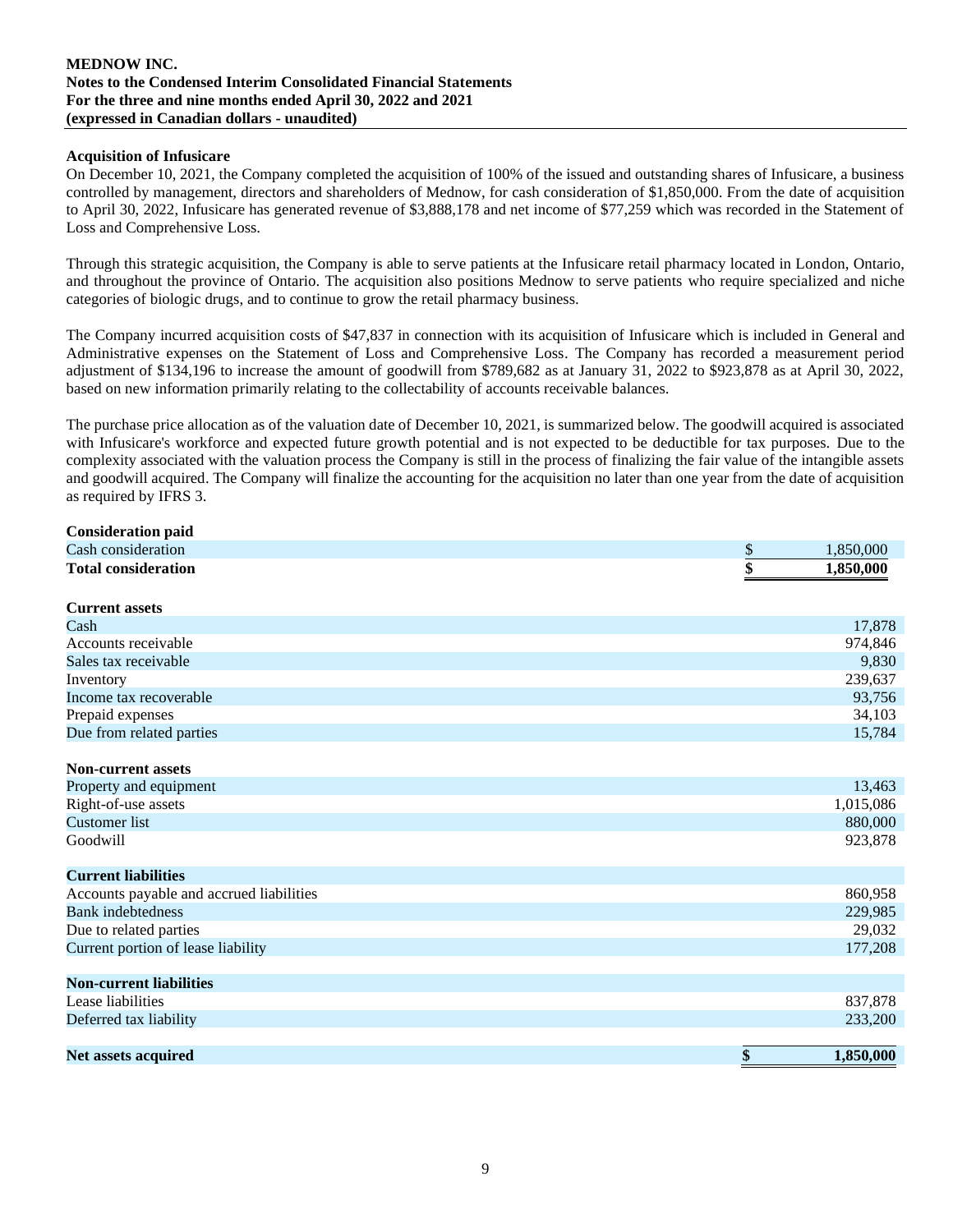#### **Acquisition of London Pharmacare and Liver Care**

On February 22, 2022, the Company completed the acquisition of 100% of the issued and outstanding shares of London Pharmacare and Liver Care, businesses controlled by management, directors and shareholders of Mednow. The purchase price consists of: (1) cash consideration of \$1,065,000 paid on closing, (2) deferred cash payments with the estimated fair value of \$661,786 to be paid on February 22, 2023 and February 22, 2024, representing the first and second year anniversaries following the date of the acquisition, and (3) earn-out payments with the estimated fair value of \$215,494 tied to Liver Care's business performance over two years starting from the date of acquisition. The other cash consideration and earn-out payments have been discounted using a risk-adjusted discount rate based on the date they are payable. From the date of acquisition to April 30, 2022, London Pharmacare and Liver Care generated revenue of \$2,855,381 and a net loss of \$109,846 recorded in the Statement of Loss and Comprehensive Loss.

Through this strategic acquisition, the Company is able to serve patients at the London Pharmacare retail pharmacy located in London, Ontario, and throughout the province of Ontario. The acquisition also positions Mednow to serve patients who require specialized and niche categories of hepatology drugs, and to continue to grow the retail pharmacy business.

The Company incurred acquisition costs of \$105,433 in connection with its acquisition of London Pharmacare and Liver Care which is included in General and Administrative expenses on the Statement of Loss and Comprehensive Loss. The purchase price allocation as of the valuation date of February 22, 2022, is summarized below. The goodwill acquired is associated with London Pharmacare and Liver Care's workforce and expected future growth potential and is not expected to be deductible for tax purposes. Due to the complexity associated with the valuation process and short period of time between the acquisition date and period end, the Company is still in the process of finalizing the fair value of the intangible assets, goodwill and deferred income acquired. The Company will finalize the accounting for the acquisition no later than one year from the date of acquisition as required by IFRS 3.

| <b>Consideration paid</b>                |                 |
|------------------------------------------|-----------------|
| Cash consideration                       | \$<br>1,065,000 |
| Other cash consideration                 | 661,786         |
| Contingent consideration                 | 215,494         |
| <b>Total consideration</b>               | \$<br>1,942,280 |
| <b>Current assets</b>                    |                 |
| Cash                                     | 101,550         |
| Accounts receivable                      | 1,030,939       |
| Sales tax receivable                     | 30,859          |
| Inventory                                | 313,364         |
| Prepaid expenses                         | 323             |
| Current portion of leases receivable     | 43,283          |
| Intercompany receivable                  | 44,930          |
| Due from related parties                 | 360,463         |
| <b>Non-current assets</b>                |                 |
| Prepaid expenses                         | 49,750          |
| Investment in equity securities          | 90,000          |
| Property and equipment                   | 220,930         |
| Right-of-use assets                      | 876,816         |
| Leases receivable                        | 131,387         |
| Doctor relationships                     | 500,000         |
| Goodwill                                 | 2,443,937       |
| <b>Current liabilities</b>               |                 |
| Accounts payable and accrued liabilities | 919,354         |
| <b>Bank</b> indebtedness                 | 1,446,421       |
| Sales tax payable                        | 29,227          |
| Current portion of lease liability       | 349,918         |
| Due to related parties                   | 449,306         |
| Deferred income                          | 400,457         |
| <b>Non-current liabilities</b>           |                 |
| Lease liabilities                        | 701,568         |
| <b>Net assets acquired</b>               | \$<br>1,942,280 |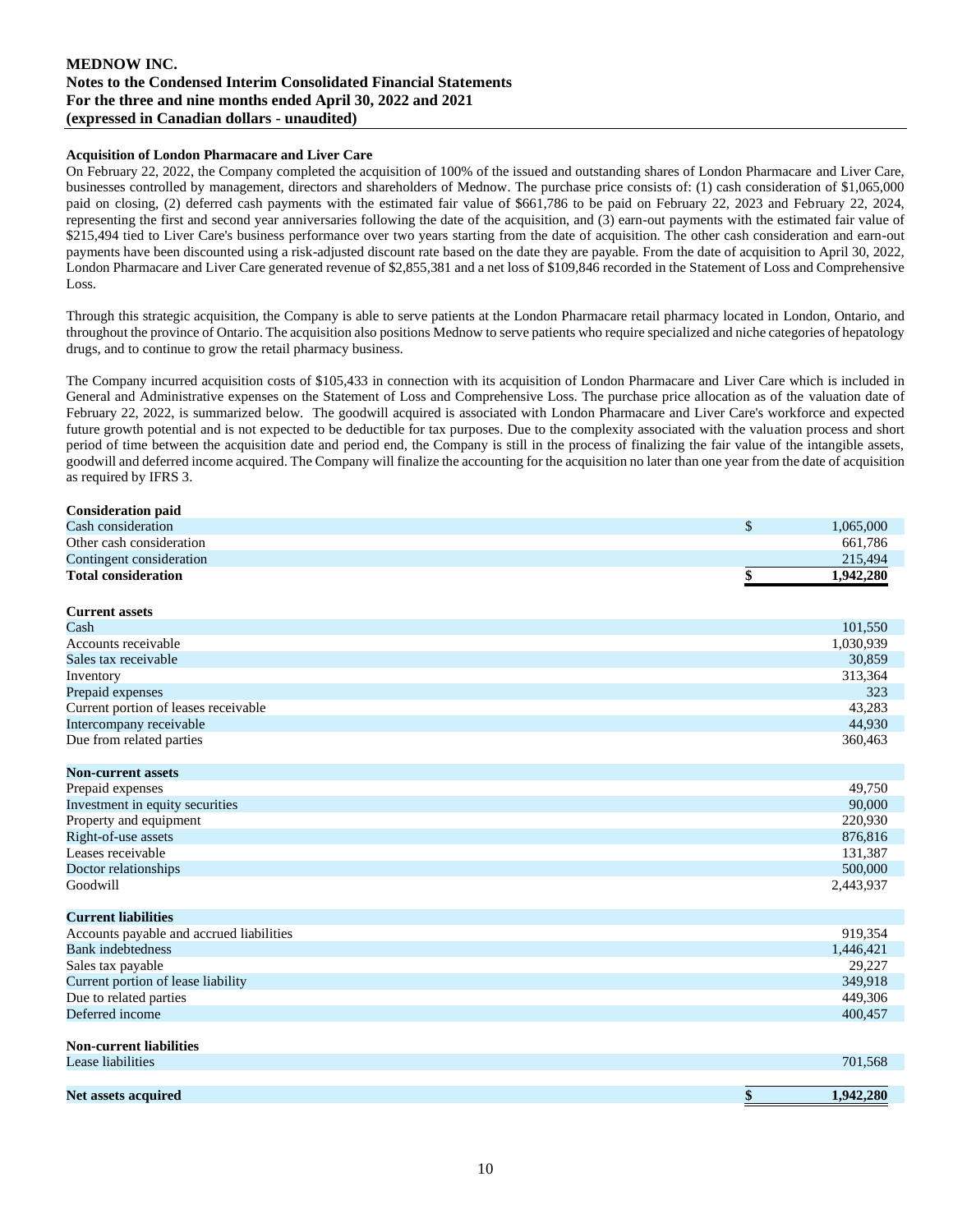## **Acquisition of Mednow East**

On March 31, 2022 the Company completed the acquisition of 100% of the issued and outstanding shares of Mednow East, a business controlled by management, directors and certain shareholders of Mednow, for cash consideration of \$65,578 and the assumption of the on demand promissory note payable by Mednow East to Mednow Inc. of \$1,380,437 as at the date of acquisition. The amount owed by Mednow East to the Company prior to the acquisition, of \$1,380,437, was eliminated as an intercompany loan upon consolidation (Note 19). From the date of acquisition to April 30, 2022, Mednow East generated revenue of \$28,503 and a net loss of \$7,281 which was recorded in the Statement of Loss and Comprehensive Loss.

Through this strategic acquisition, the Company is able to serve patients at the Mednow East retail pharmacy located in Toronto, Ontario and through the province using the Mednow web and mobile application. The acquisition positions Mednow to continue to grow its retail pharmacy business.

The Company incurred acquisition costs of \$57,990 in connection with its acquisition of Mednow East which is included in General and Administrative expenses on the Statement of Loss and Comprehensive Loss. The purchase price allocation as of the valuation date of March 31, 2022, is summarized below. The goodwill acquired is associated with Mednow East's workforce and expected future growth potential and is not expected to be deductible for tax purposes. Due to the short period of time between the acquisition date and the period end, the Company is still in the process of finalizing the fair value of the net assets acquired, including goodwill and intangible assets acquired. The Company will finalize the accounting for the acquisition no later than one year from the date of acquisition as required by IFRS 3.

| <b>Consideration paid</b>                |               |           |
|------------------------------------------|---------------|-----------|
| Cash consideration                       | $\mathcal{S}$ | 65,578    |
| Assumption of on demand promissory note  |               | 1,380,437 |
| <b>Total consideration</b>               | \$            | 1,446,015 |
| <b>Current assets</b>                    |               |           |
| Cash                                     |               | 108,364   |
| Accounts receivable                      |               | 36,752    |
| Sales tax receivable                     |               | 121,162   |
| Inventory                                |               | 282,939   |
| Prepaid expenses                         |               | 7,991     |
| Due from related parties                 |               | 24,325    |
| <b>Non-current assets</b>                |               |           |
| Property and equipment                   |               | 1,498     |
| Right-of-use assets                      |               | 126,749   |
| <b>Customer</b> list                     |               | 298,000   |
| Goodwill                                 |               | 643,344   |
| <b>Current liabilities</b>               |               |           |
| Accounts payable and accrued liabilities |               | 76,619    |
| Due to related parties                   |               | 706       |
| Current portion of lease liability       |               | 41,430    |
| <b>Non-current liabilities</b>           |               |           |
| Lease liabilities                        |               | 86,354    |
|                                          |               |           |
| Net assets acquired                      | \$            | 1,446,015 |

#### **Summary of acquisitions**

If the acquisitions had been completed on August 1, 2021, the Company estimates that it would have recorded \$21,602,449 in pro forma revenue for the nine months period ended April 30, 2022. The breakdown of the pro forma revenue is as follows: Medvisit: \$1,204,726, Mednow West: \$325,774, Infusicare: \$8,002,235, London Pharmacare and Liver Care: \$11,461,477, and Mednow East: \$608,237.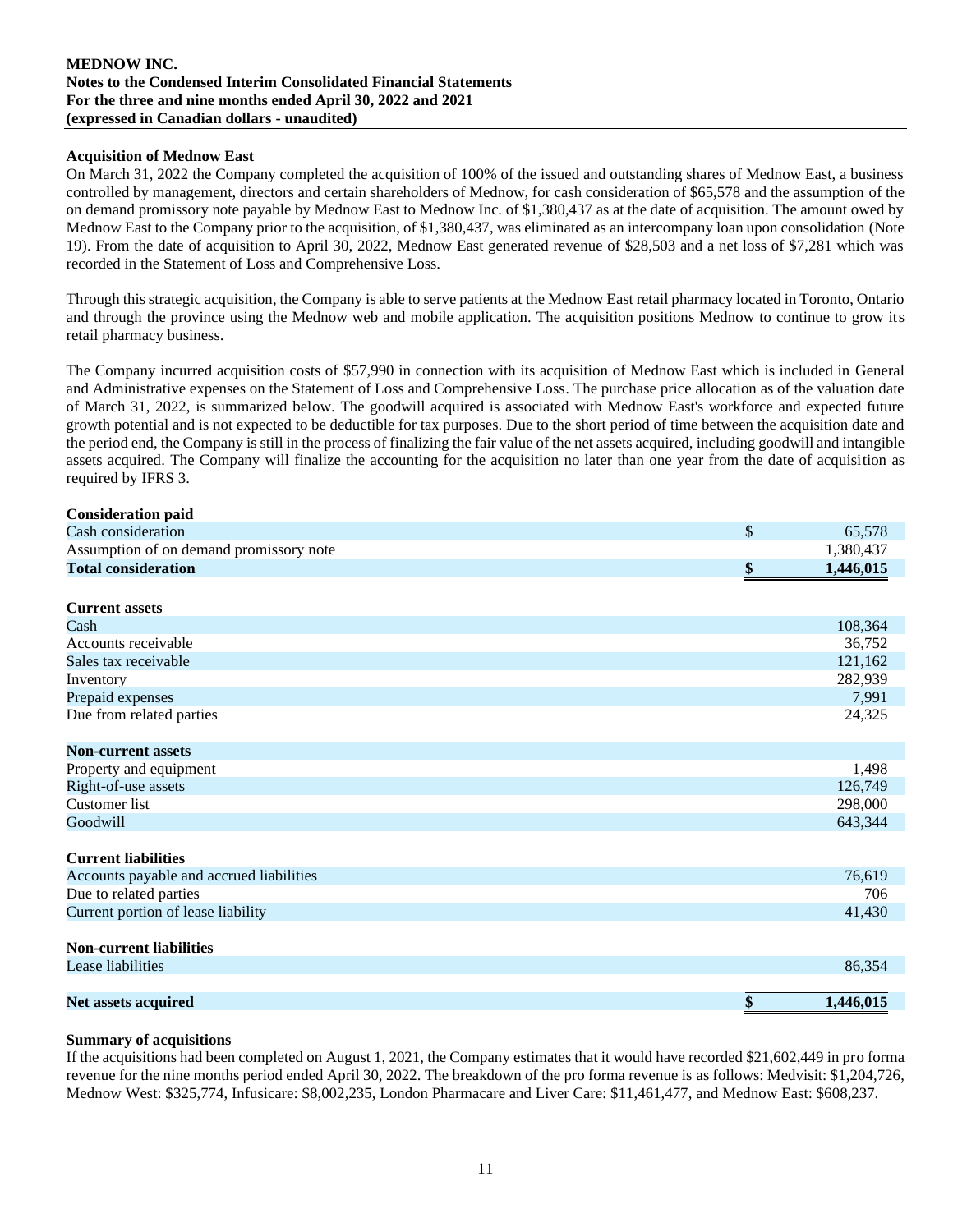## **5. SIGNIFICANT ACCOUNTING POLICIES AND SIGNIFICANT JUDGEMENTS, ASSUMPTIONS AND ESTIMATES**

#### **Business Combinations, Non-Controlling Interest and Goodwill**

During the nine months ended April 30, 2022, the Company adopted IFRS 3, Business Combinations, as the Company completed acquisitions discussed in Note 4. IFRS 3 establishes requirements for how an acquirer in a business combination recognizes and measures in its financial statements the assets acquired and liabilities assumed; recognizes and measures the goodwill acquired in the business combination; and determines what information to disclose to enable users of the financial statements to evaluate the nature and financial effects of the business combination. The Company accounts for business combinations by applying the acquisition method.

The Company has also applied IFRS 3 to recognize, measure and disclose the non-controlling interest in its virtual care and telemedicine business which operates as Mednow Virtual Care Ltd., a subsidiary controlled by Mednow Inc. Non-controlling interest represents the equity interest that is owned by parties outside of the Company. The share of net assets of the subsidiaries attributable to non-controlling interest is presented as a component of equity.

At the acquisition date, the identifiable assets acquired, and the liabilities assumed were recognized at their fair value. Goodwill was measured as the excess of the sum of the consideration transferred over the net of the acquisition date amounts of the identifiable assets acquired and the liabilities assumed. Goodwill is allocated to the cash generating unit ("CGU") or group of CGUs which are expected to benefit from the synergies of the combination. After initial recognition, goodwill is measured at cost less any accumulated impairment losses. Contingent consideration was measured at fair value at the time of the business combination and was taken into account in the determination of goodwill. The contingent consideration liability is remeasured at fair value at each reporting date and subsequent changes in the fair value of the contingent consideration are recognized in acquisition costs on the consolidated statements of loss and comprehensive loss. Acquisition costs are expensed as incurred.

Changes in the fair value of the contingent consideration that qualify as measurement period adjustments are adjusted retrospectively, with changes impacting goodwill. Measurement period adjustments arise from additional information obtained during the measurement period which cannot exceed one year from the acquisition date about circumstances that existed at the acquisition date.

#### **Inventory**

Inventory is valued and recorded at the lower of cost and net realizable value. Cost includes all direct expenses in bringing inventory to its present condition and location, net of consideration received from suppliers and vendors. Net realizable value is the estimated selling price in the ordinary course of business, less the estimated selling expenses. Inventory is written down to net realizable value when the cost of inventories is estimated to be unrecoverable due to obsolescence, damage, shrinkage or declining retail prices. The Company records consideration received from suppliers and vendors as a reduction to the cost of inventory, and these amounts are recognized in cost of sales when the associated inventory is sold.

#### **Assets held for sale**

The Company has classified assets as assets held for sale if they meet certain criteria, which includes the existence of and commitment to a plan to dispose the assets; the expected selling price of the assets; and the expected timing of the completion of the anticipated sale. The Company has recorded the assets held for sale at the lower of their carrying value and fair value less costs to sell on the Consolidated Statements of Financial Position. The Company reviews the criteria for assets held for sale each period.

#### **Leases receivable**

The leases receivable balance relates to leases that the Company has entered into with the landlord and has subsequently entered into a sublease agreement with the tenant. The lease receivable for the sublease was measured at the amount equal to the lease liability, and includes the underlying interest income resulting from the sublease agreement.

When the Company enters into sublease arrangements as an intermediate lessor, the Company assesses whether the sublease is classified as a finance sublease or an operating sublease by reference to the corresponding right-of-use asset arising from the head lease, rather than by reference to the underlying asset.

#### **Intangible assets**

Intangible assets acquired are measured on initial recognition at cost. The cost of intangible assets acquired in a business combination is their fair value at the date of acquisition. Following initial recognition, intangible assets are carried at cost less any accumulated amortization and accumulated impairment losses, if any. Amortization is calculated using the straight-line basis as this approach best reflects the consumption and benefit patterns pertaining to the asset's use. The Company's indefinite life intangible assets are tested for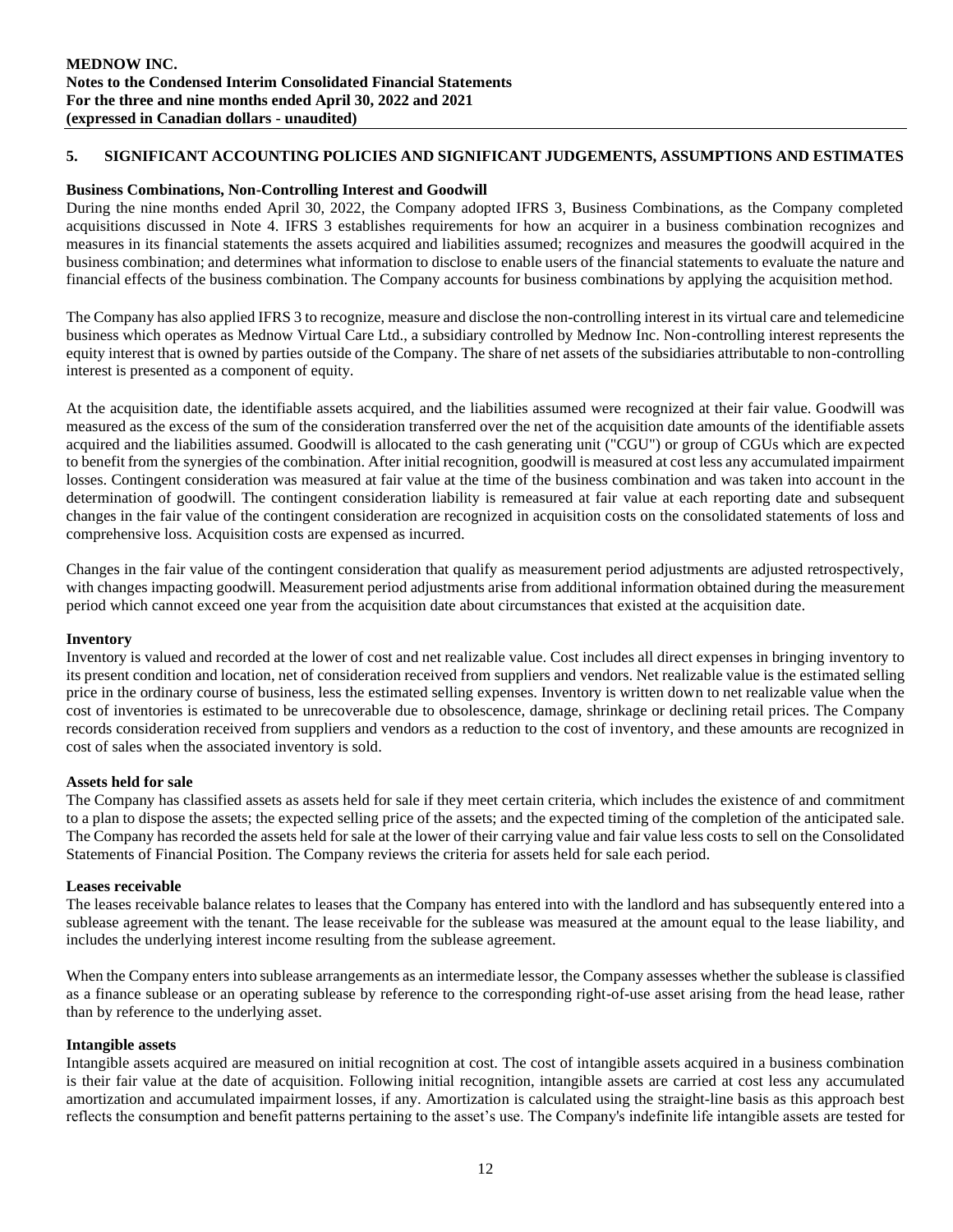impairment on an annual basis or more frequently if there are indicators that the indefinite life intangible assets may be impaired. The customer relationships, doctor relationships and intellectual property are tested for impairment when indicators are present.

On November 12, 2021, the Company entered into an agreement with TruDiagnostic, a United States based company, to acquire a two year license and distribution rights to sell epigenetic testing kits to patients in Canada. The license has been recorded as an intangible asset.

The Company has recognized the following intangible assets from its acquisitions based on the purchase price allocation (Note 4) that was performed during the nine months period ending April 30, 2022.

- Customer and doctor relationships The Company's customer and doctor relationships consists of the fair value assessed using management's financial projections, historical data and assumptions based on repeat customers for the Medvisit doctor home visits business and the Mednow West, London Pharmacare, Mednow East and Infusicare retail pharmacies, and based on the Company's ability to continue to retain doctors for the Liver Care business.
- Intellectual property The Company's intellectual property consists of the fair value of the internally developed application that is used by doctors for the coordination and scheduling of doctor home visits, to record patient medical reports and diagnosis, as well as to bill the provincial health care plan. The application is used by Medvisit for its doctor home visits business.
- Brand The Company's brand consists of the value attached to the Medvisit operating trade name based on management's financial projections and assumptions.

| Customer and doctor relationships | $5-10$ years    |
|-----------------------------------|-----------------|
| Intellectual property             | 5 years         |
| <b>Brand</b>                      | Indefinite life |
| License                           | 2-3 years       |

## **Deferred income**

In 2017, Liver Care Canada received cash consideration of \$1,000,000 from McKesson Canada Corporation ("McKesson") in exchange for Liver Care Canada agreeing to purchase prescription and over-the-counter medications from McKesson. The cash consideration was initially recorded as deferred income on the Consolidated Statements of Financial Position, and is recorded as a reduction to the cost of inventory into the Consolidated Statement of Loss and Comprehensive Loss based on a calculation that is tied to the fair value of the medications purchased during the period.

## **Income Taxes**

Deferred income taxes are recorded based on temporary differences between the tax base of assets and liabilities and their carrying values in the consolidated financial statements. Deferred income taxes are determined on a non-discounted basis using tax rates and laws that have been enacted or substantively enacted at the Consolidated Statements of Financial Position dates and are expected to apply when the deferred income tax asset or liability is recovered or settled. Deferred income tax assets are recognized to the extent that it is probable that future taxable profit will be available against which the deductible temporary differences can be utilized.

## **Revenue recognition**

The Company's operating revenue is primarily comprised of sales from three (3) key sources:

**(1)** The Company sells prescription and over-the-counter medications at its retail pharmacies through online and walk-in channels. The Company owns brick-and-mortar retail pharmacies which service patients in the provinces of British Columbia, Ontario, Manitoba and Nova Scotia.

**(2)** The Company offers doctor services, such as virtual care and telemedicine services, which are facilitated through the web and mobile application, as well as doctor home visits for patients who are unable to leave their homes. Virtual care and telemedicine services are offered in the provinces of British Columbia and Ontario, and doctor home visits are offered in Ontario. The Company enters into consulting agreements with doctors, pursuant to which the doctors provide medical consultations to patients, and the Company provides the technological infrastructure, including a proprietary web and mobile application to facilitate the delivery of virtual care, telemedicine services and doctor home visits. For a majority of doctors, the Company pays the doctors a fixed percentage of the gross billings for each patient/doctor consultation. The Company bills and collects the gross billings for each patient/doctor consultation primarily from the provincial health care plan; out of pocket costs are billed and collected from the patient and private insurance plans. The gross billings for each patient/doctor consultation are recorded as revenue in the Consolidated Statement of Loss and Comprehensive Loss.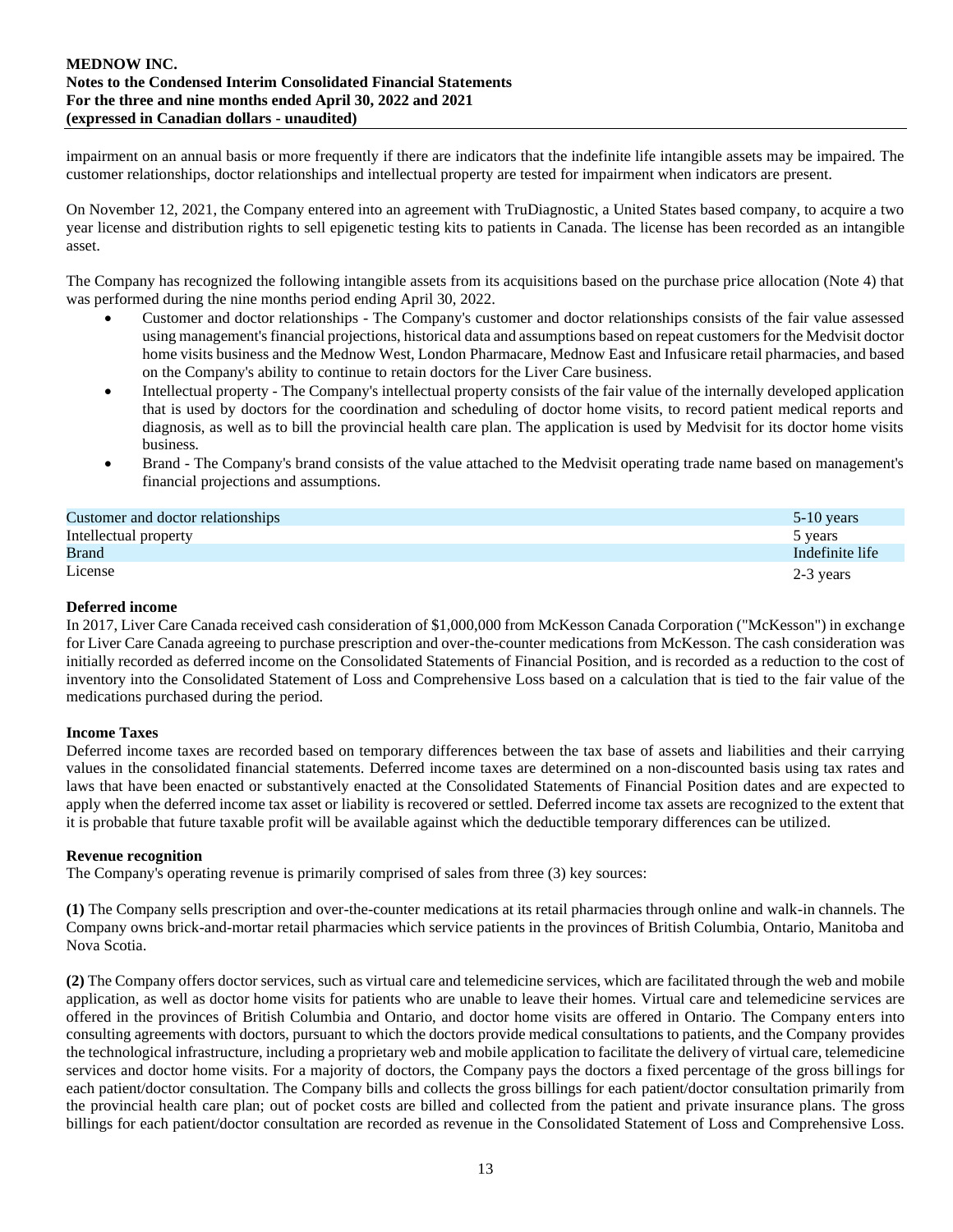Gross billings for consultations are variable, based on the nature of each medical consultation. The Company has applied judgement and used assumptions to conclude that it is the principal in the doctor services operating segments.

**(3)** The Company provided marketing and technology support services to Mednow East pursuant to the pharmacy agreement discussed in Note 19.

Revenue is recognized when control of the goods or services has been transferred to the patient, at the time the point of sale is made or when the service is delivered to customers. Revenue is measured at the amount of consideration the Company expects to be entitled to, net of sales tax, discounts, and sales adjustments.

#### **Cost of sales**

Cost of sales is comprised of the product cost of goods sold in Company-owned retail pharmacy stores through online and walk-in channels. Products sold at the Company's retail pharmacy stores primarily consist of prescription and over-the-counter medications.

Cost of sales also includes the cost of the consulting fees paid to doctors for virtual care and telemedicine services, as well as doctor home visits.

#### **Acquisition costs**

Acquisition costs, reported under General and Administrative expenses on the Statement of Loss and Comprehensive Loss, include costs associated with business combinations, whether completed or not, such as advisory, legal, accounting, valuation and other professional or consulting fees.

#### **Significant Judgements, Assumptions and Estimates**

The following are examples of the significant estimates and assumptions that have been made during the three and nine month periods ended April 30, 2022, in applying the Company's accounting policies that have a significant impact on the amounts in these Condensed Interim Consolidated Financial Statements.

- The determination of the purchase price accounting of the businesses that the Company has acquired, including the acquisition date fair value of the identifiable assets and liabilities acquired. The underlying assumptions and estimates used for the purchase price accounting impact the asset and liability amounts recorded in the statement of financial position on the acquisition date. The estimated economic lives of the acquired amortizable assets, the identification of intangible and fixed assets, the determination of the indefinite or finite useful lives of intangible and fixed assets acquired, and the application of IFRS 16 lease accounting standards impact the Company's profit or loss from the date of acquisition.
- The judgement and assumptions used by the Company in assessing the presentation of revenue on a gross versus net basis for the doctor services operating segments. This assessment is based on various factors, including whether the Company controls the service provided to the patient, and whether the Company is the principal in the transaction (which would lead to the gross recognition of revenue), or whether the Company is the agent in the transaction (which would lead to the net recognition of revenue). The assessment of whether the Company is considered the principal or agent has an impact primarily on the accounting of the amount of revenue and cost of sales recorded.
- The expected credit losses ("ECL") applied against loans, including notes receivable, accounts receivable, leases receivable and due from related parties based on forward-looking factors.
- The judgment and assumptions used by the Company in assessing the acquisitions of London Pharmacare and Liver Care on the acquisition date of February 22, 2022 as a single business acquisition. This assessment is based on factors, including whether the acquisitions are entered into at the same time or in contemplation of each other, whether the acquisitions form a single transaction designed to achieve an overall commercial effect, whether the occurrence of one arrangement is dependent on the occurrence of at least one other arrangement, and whether one arrangement considered on its own is not economically justified, but it is economically justified when considered together with other arrangements.
- The judgement used in assessing for indicators of impairment for the Company's intangible assets and goodwill.
- The determination of the valuation of inventory, including the assumptions used to calculate the net realizable value of the inventory.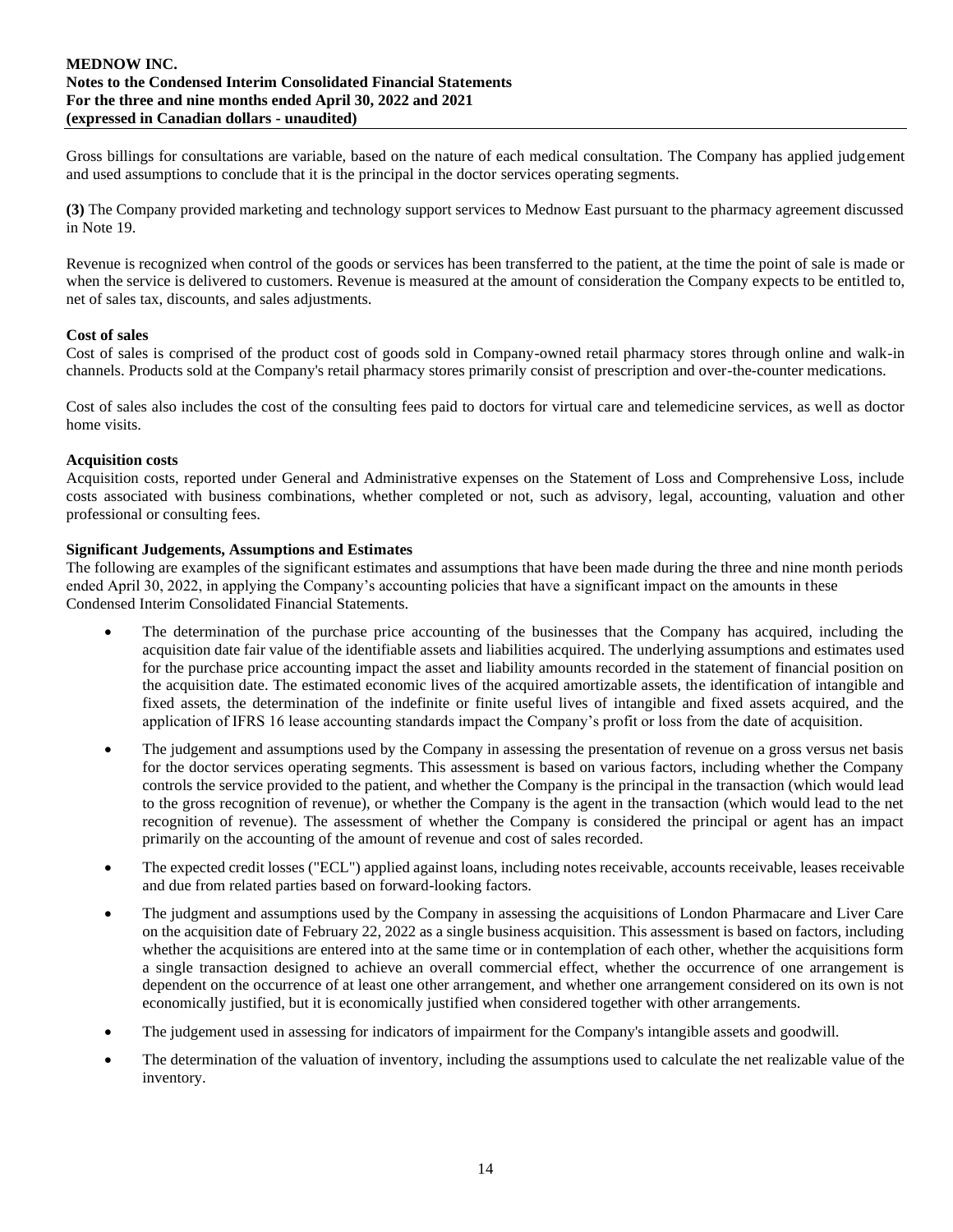## **6. PREPAID EXPENSES**

|                                            | As at April 30, 2022 | As at July 31, 2021      |                |
|--------------------------------------------|----------------------|--------------------------|----------------|
|                                            | Current              | Non-current              | <b>Current</b> |
| Prepaid equipment                          | 52,238 :             | $\overline{\phantom{0}}$ | 94,575         |
| Prepaid advertising and investor relations | 359,041              | 6.481                    | 391,163        |
| Prepaid rent                               | 33,195               | 101,041                  | 24,400         |
| Prepaid dues and subscriptions             | 116,633              | 2,128                    | 41,795         |
| Prepaid insurance and other deposits       | 159,047              | 45,682                   | 92,170         |
| <b>Prepaid expenses</b>                    | 720.154              | 155.332                  | 644,103        |

## **7. INTANGIBLE ASSETS AND GOODWILL**

## **INTANGIBLE ASSETS**

The Company's intangible assets comprise of the following:

| <b>COST</b>                                   | <b>Software</b> | License   | <b>Customer</b><br><b>Relationships</b> |   | Intellectual<br><b>Property</b> | <b>Brand</b> | <b>Doctor</b><br><b>Relationships</b> | <b>Total</b> |
|-----------------------------------------------|-----------------|-----------|-----------------------------------------|---|---------------------------------|--------------|---------------------------------------|--------------|
| Balance as at July 31, 2020                   | \$<br>17.000    |           |                                         | S |                                 | \$           |                                       | 217,000      |
| <b>Additions</b>                              | 467,427         |           |                                         |   |                                 |              |                                       | 467,427      |
| Balance as at July 31, 2021                   | 684,427         |           |                                         |   |                                 |              |                                       | 684,427      |
| <b>Additions</b>                              | 1,113,976       | 200,850   |                                         |   |                                 |              |                                       | 1,314,826    |
| Acquisitions through business<br>combinations |                 |           | 1.246.000                               |   | 82,000                          | 833,000      | 500,000                               | 2,661,000    |
| Balance as at April 30, 2022                  | \$1,798,403     | \$200.850 | 1.246.000                               |   | 82,000                          | 833,000      | 500,000                               | 4,660,253    |

| <b>ACCUMULATED AMORTIZATION</b> |         |      |        |                   |        |    |  |       |         |
|---------------------------------|---------|------|--------|-------------------|--------|----|--|-------|---------|
| Balance as at July 31, 2020     | \$      |      |        |                   |        |    |  |       |         |
| Amortization                    | 154,673 |      |        |                   |        |    |  |       | 154,673 |
| Balance as at July 31, 2021     | 154,673 | - \$ |        | $\hspace{0.05cm}$ |        | -S |  |       | 154,673 |
| Amortization                    | 298,110 |      | 46,523 | 44,037            | 12,300 |    |  | 8,333 | 409,303 |
| Balance as at April 30, 2022    | 452,783 | SS.  | 46,523 | 44,037            | 12,300 |    |  | 8.333 | 563,976 |

| <b>NET BOOK VALUE</b>    |             |                                              |  |  |  |              |         |      |           |
|--------------------------|-------------|----------------------------------------------|--|--|--|--------------|---------|------|-----------|
| At July 31, 2021         |             | $529.754$ \$ $-$ \$ $-$ \$ $-$ \$ $-$ \$     |  |  |  |              |         |      | 529.754   |
| <b>At April 30, 2022</b> | \$1,345,620 | $$154,327$ $$1,201,963$ $$69,700$ $$833,000$ |  |  |  | $\mathbf{s}$ | 491.667 | - SF | 4.096.277 |

During the nine month period ended April 30, 2022, the Company added \$1,314,826 (2021: \$467,427) of intangible assets, out of which \$1,219,272 (2021: \$360,095) was paid in cash consideration and \$95,554 (2021: \$107,332) is in accounts payable as at April 30, 2022, in the Company's Condensed Interim Consolidated Statements of Financial Position.

## **GOODWILL**

|                                                                | Goodwill  |
|----------------------------------------------------------------|-----------|
| Balance as at July 31, 2021                                    |           |
| Additions from acquisition of Medvisit                         | 738.516   |
| Additions from acquisition of Mednow West                      | 865,226   |
| Additions from acquisition of Infusicare                       | 923.878   |
| Additions from acquisition of London Pharmacare and Liver Care | 2,443,937 |
| Additions from acquisition of Mednow East                      | 643,344   |
| <b>Balance as at April 30, 2022</b>                            | 5,614,901 |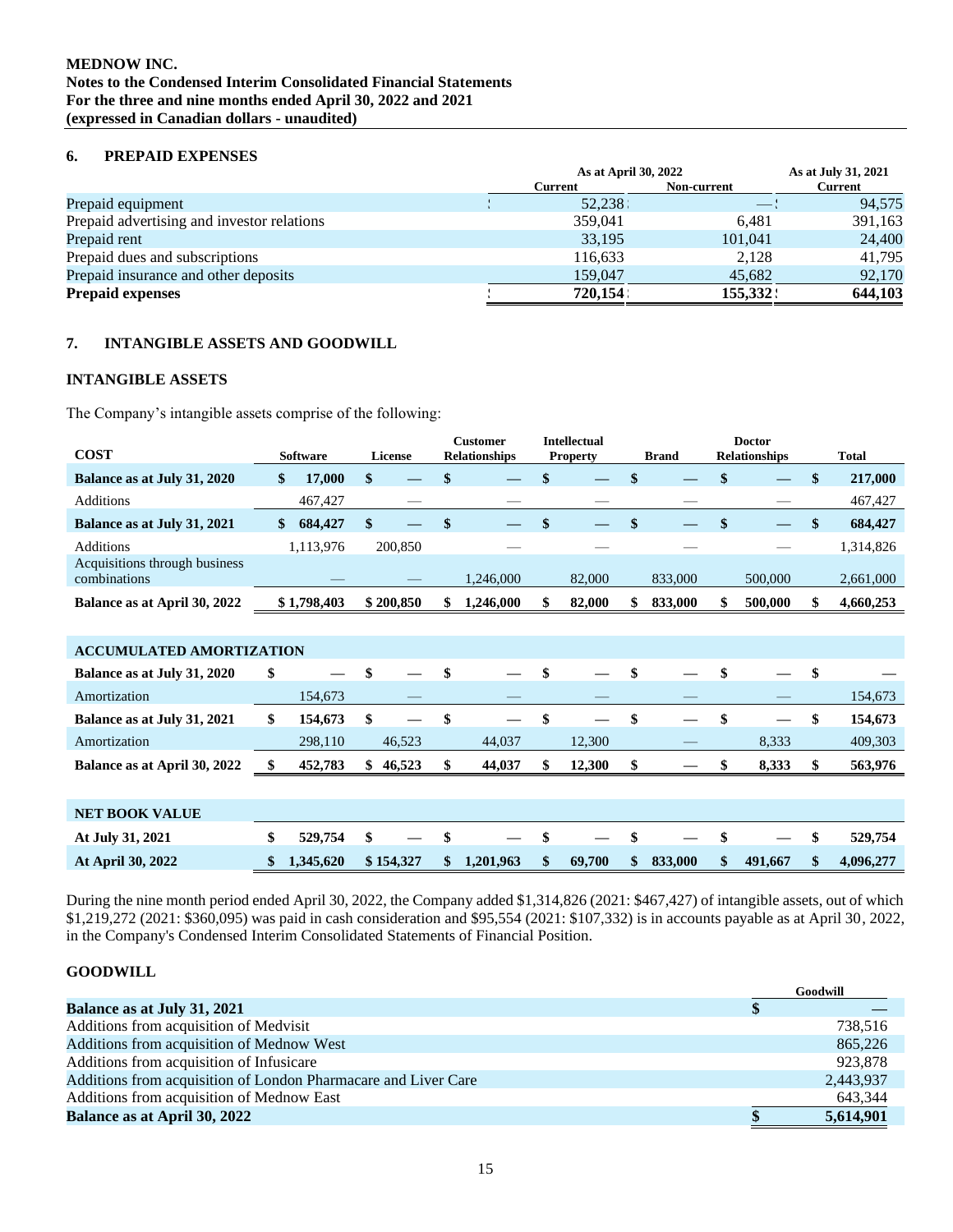## **8. PROPERTY AND EQUIPMENT**

|                                               |                    |                     |                 |                               |                           | Capital  |                          |                 |
|-----------------------------------------------|--------------------|---------------------|-----------------|-------------------------------|---------------------------|----------|--------------------------|-----------------|
|                                               | <b>Automation</b>  | <b>Leasehold</b>    |                 | <b>Furniture and Computer</b> |                           | Work-In- | <b>Medical</b>           |                 |
| <b>COST</b>                                   | Equipment          | <b>Improvements</b> | <b>Vehicles</b> | <b>Fixtures</b>               | <b>Equipment Progress</b> |          | Equipment                | <b>Total</b>    |
| Balance as at July 31,<br>2020                | \$<br>$-$ \$       | $-$ \$              | $-$ \$          | $-$ \$                        | $-$ \$                    | $-$ \$   |                          |                 |
| <b>Additions</b>                              | 808,250            | 200,776             | 22,535          | 12,987                        | 70,153                    |          | $-$ \$                   |                 |
|                                               |                    |                     |                 |                               |                           |          | $\overline{\phantom{a}}$ | 1,114,701       |
| <b>Balance as at July 31,</b><br>2021         | \$<br>808,250 \$   | 200,776 \$          | 22,535 \$       | 12,987 \$                     | $70,153$ \$               | $-$ \$   | $\overline{\phantom{m}}$ | \$<br>1,114,701 |
| Additions                                     | 203,300            | 493,089             |                 | 108,286                       | 151,292                   | 156,540  |                          | 1,112,507       |
| Acquisitions through<br>business combinations |                    | 155,937             | 20,791          | 24,202                        | 7,289                     |          | 100,025                  | 308,244         |
| Balance as at April 30,                       |                    |                     |                 |                               |                           |          |                          |                 |
| 2022                                          | \$<br>1,011,550 \$ | 849,802 \$          | 43,326 \$       | 145,475 \$                    | 228,734 \$ 156,540 \$     |          | $100,025$ \$             | 2,535,452       |
| <b>ACCUMULATED DEPRECIATION</b>               |                    |                     |                 |                               |                           |          |                          |                 |
| Balance as at July 31,<br>2020                | \$<br>$-$ \$       | $-$ \$              | $-$ \$          | $-$ \$                        | $-$ \$                    | $-$ \$   | — \$                     |                 |
| Depreciation                                  | 15,208             |                     | 7,993           | 1,151                         | 9,086                     |          |                          | 33,438          |
| Balance as at July 31,<br>2021                | \$<br>15,208 \$    | $-$ \$              | 7,993 \$        | $1,151$ \$                    | 9,086 \$                  | $-$ \$   | $-$ \$                   | 33,438          |
| Depreciation                                  | 62,311             | 63,744              | 11,304          | 13,993                        | 38,835                    |          | 17,471                   | 207,658         |
| Balance as at April 30,<br>2022               | \$<br>77,519 \$    | 63,744 \$           | 19,297 \$       | 15,144 \$                     | 47,921 \$                 | $-$ \$   | 17,471 \$                | 241,096         |
| <b>NET BOOK VALUE</b>                         |                    |                     |                 |                               |                           |          |                          |                 |

| At July 31, 2021<br>793,042 \$<br>14.542 \$<br>200,776 \$<br>11.836 \$<br>61.067 \$<br>$ \mathbf{v}$                         |                  |  |
|------------------------------------------------------------------------------------------------------------------------------|------------------|--|
|                                                                                                                              | $-$ \$ 1,081,263 |  |
| 24,029 \$<br>$130,331$ \$ $180,813$ \$ $156,540$ \$ $82,554$ \$ $2,294,356$<br>786,058 \$<br>At April 30, 2022<br>934.031 \$ |                  |  |

During the nine months period ended April 30, 2022, the Company added \$1,112,507 (2021: \$1,114,701) of property and equipment, out of which \$887,643 (2021: \$654,668) was paid in cash consideration and \$224,864 (2021: \$460,033) is in accounts payable as at April 30, 2022, in the Company's Condensed Interim Consolidated Statements of Financial Position.

## **9. RIGHT-OF-USE ASSETS**

|                                            | <b>Vehicles</b> | <b>Real Estate Leases</b> | <b>Other</b> | <b>Total</b> |
|--------------------------------------------|-----------------|---------------------------|--------------|--------------|
| Balance as at July 31, 2020                |                 |                           |              |              |
| Lease additions                            | 61,846          | 333,133                   |              | 394,979      |
| Depreciation                               | (2,577)         | (10,662)                  |              | (13,239)     |
| Balance as July 31, 2021                   | 59,269          | 322,471                   |              | 381,740      |
| Lease additions                            | 35,564          | 1,416,825                 |              | 1,452,389    |
| Acquisitions through business combinations |                 | 2,094,991                 | 35,974       | 2,130,965    |
| Depreciation                               | (15,745)        | (334,303)                 | (3,825)      | (353, 873)   |
| Balance as at April 30, 2022               | 79,088          | 3,499,984                 | 32,149       | 3,611,221    |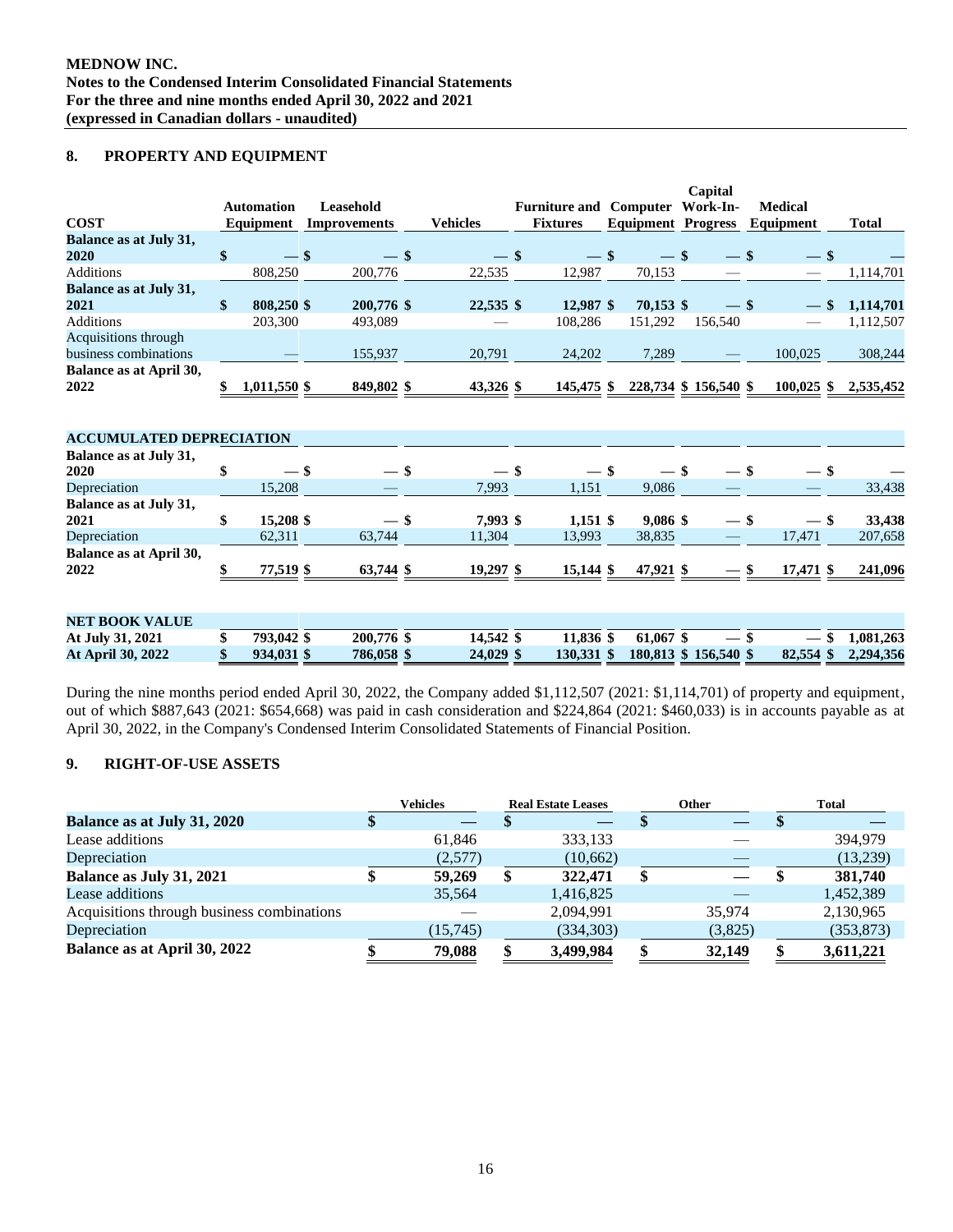## **10. LEASES RECEIVABLE**

|                                            |    | <b>Real Estate Leases</b> |
|--------------------------------------------|----|---------------------------|
| Balance as at July 31, 2021                | ۰D |                           |
| Acquisitions through business combinations |    | 174,670                   |
| Interest income                            |    | 3,230                     |
| Lease receipts                             |    | (10,070)                  |
| <b>Balance as at April 30, 2022</b>        |    | 167,830                   |
| Current portion                            |    | 43.760                    |
| Long-term portion                          |    | 124,070                   |

The following table details the undiscounted cash flows and contractual maturities of the Company's lease receivables as at April 30, 2022:

| <b>Finance leases</b>                    |          |
|------------------------------------------|----------|
| Year 1                                   | 53,288   |
| Year 2                                   | 53,288   |
| Year 3                                   | 50,718   |
| Year 4                                   | 31,556   |
| <b>Total undiscounted lease payments</b> | 188,850  |
| Unearned finance income                  | (21,020) |
| Net investment in the lease              | 167,830  |

## **11. ASSETS HELD FOR SALE**

On February 22, 2022, the Company completed the acquisitions of Liver Care and London Pharmacare, and assumed ownership of 50,700 common shares of Innovative Canadian Capital Growth Inc. ("ICCG"), a privately held Canadian company that is developing hydro and power management technologies. As at April 30, 2022, the Company was committed to a plan to sell its ownership in ICCG for a sale price of \$90,000 to Tassi Holdings Inc., subject to terms that are usual and customary for a transaction of this nature. At period end, management assessed that the sale of ICCG to Tassi Holdings Inc was highly probable. Based on the above factors, the Company has classified its investment in ICCG as assets held for sale as its carrying amount will be recovered principally through a sale transaction rather than through continuing use. As at April 30, 2022, the Company measured the assets classified as held for sale at the lower of its carrying amount and fair value less costs to sell. On May 13, 2022, the Company completed the sale of 50,700 common shares of ICCG (Note 22).

## **12. INVESTMENT IN EQUITY SECURITIES**

| <b>Balance as at July 31, 2020</b>              |            |
|-------------------------------------------------|------------|
| Subscription in investment in equity securities | 500,000    |
| Loss on investment in equity securities         | (4,525)    |
| Balance as at July 31, 2021                     | 495,475    |
| Subscription in investment in equity securities | 250,000    |
| Loss on investment in equity securities         | (117, 558) |
| <b>Balance as at April 30, 2022</b>             | 627,917    |

On July 9, 2021, pursuant to the terms of its subscription agreement ("subscription agreement"), the Company acquired an equity interest in Life Support Mental Health Inc. ("Life Support", "investee"), a privately held Canadian company that has developed mental health solutions to patients. Through this strategic investment, the Company is able to expand and diversify its portfolio of healthcare services that it can provide to its patients.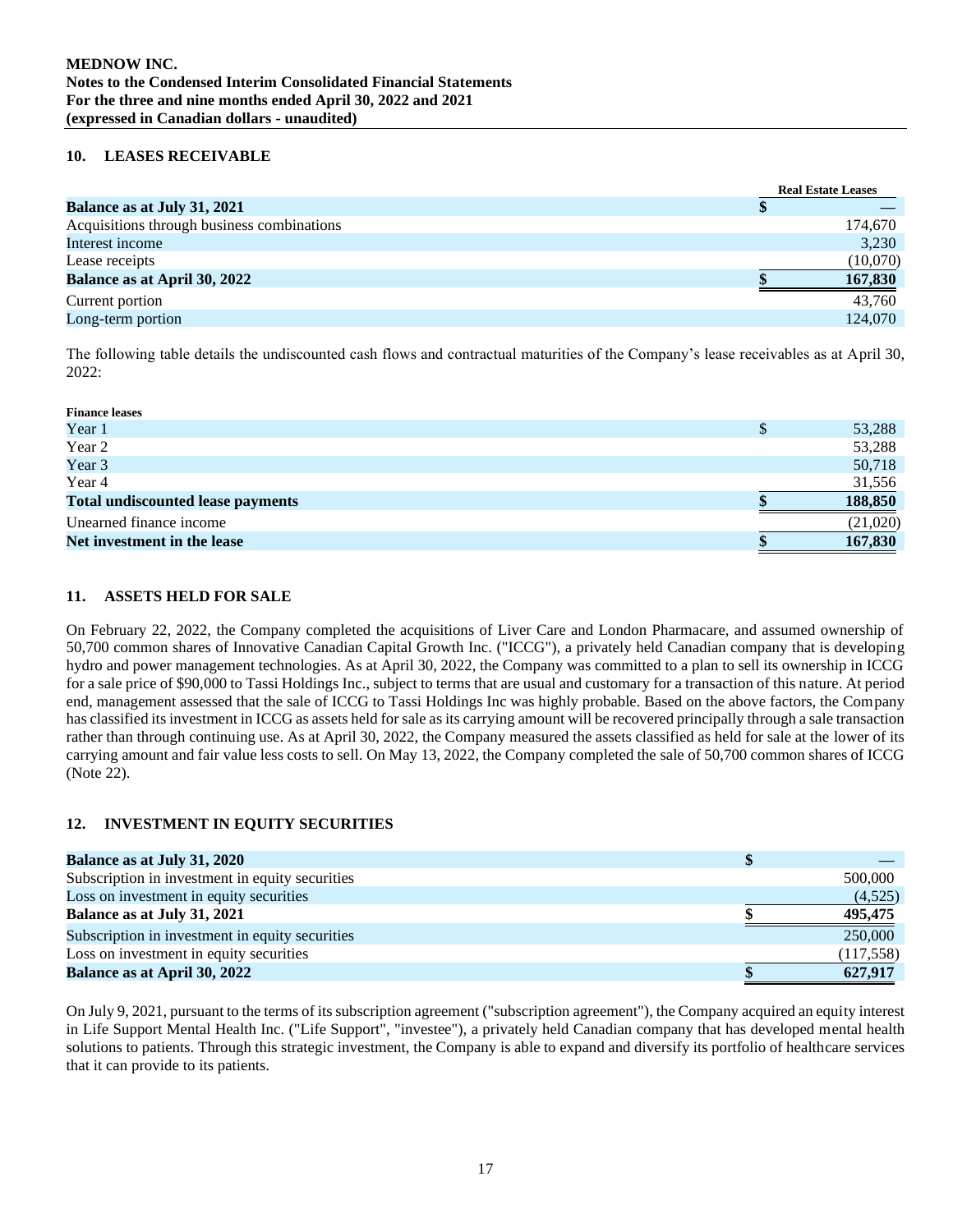On July 9, 2021 the Company paid cash consideration of \$500,000 to Life Support, and received 1,265,968 Class C voting common shares of Life Support. On October 18, 2021, the Company paid cash consideration of \$250,000 to purchase an additional 473,809 Class C voting common shares of Life Support. As of April 30, 2022, the Company has an equity interest of 12.3% (2021: 10.5%) in Life Support.

The Company has the option to invest an additional \$750,000 payable in cash, in exchange for 1,101,606 Class C voting common shares of Life Support, contingent on Life Support meeting performance milestones and targets pursuant to the subscription agreement. The derivative associated with the option has not been recorded in the Condensed Interim Consolidated Financial Statements as the value has been assessed as insignificant. The performance milestones and targets were not met as of April 30, 2022. If the Company decides not to fund or pursue the remaining purchase option, the Company will not receive the additional common shares of Life Support. The Company will retain all existing shareholder rights in respect to the Class C voting common shares that it holds.

The Company holds significant influence over Life Support's financial and operating policy decisions through its representation on Life Support's Board of Directors. The Company has recognized its investment in Life Support using the equity method. Life Support's financial information is summarized below:

#### **Life Support Financial Information**

|                         |   | As at April 30, |   | As at July 31, |
|-------------------------|---|-----------------|---|----------------|
|                         |   | 2022            |   | 2021           |
| Current assets          | S | 53,087          | S | 346,988        |
| Non-current assets      |   | 3,173           |   | 4,330          |
| Current liabilities     |   | 665,317         |   | 420,263        |
| Non-current liabilities |   | 436.983         |   | 200,000        |
| Total liabilities       |   | 1,102,300       |   | 620,263        |

|                                     | Nine months ended<br><b>April 30, 2022</b> | July 31, 2021 |
|-------------------------------------|--------------------------------------------|---------------|
| Revenue for the period              | 3.089                                      |               |
| Loss from operations for the period | (1,011,429)                                | (66,795)      |

## **13. ACCOUNTS PAYABLE AND ACCRUED LIABILITIES**

|                                          | As at April 30, | As at July 31, |
|------------------------------------------|-----------------|----------------|
|                                          | 2022            | 2021           |
| Trade accounts payable                   | 3.027.618       | 1,064,779      |
| Accrued liabilities                      | 211.103         | 50,609         |
| Accrued salaries, wages and benefits     | 1.112.019       | 177,888        |
| Accounts payable and accrued liabilities | 4,350,740       | 1,293,276      |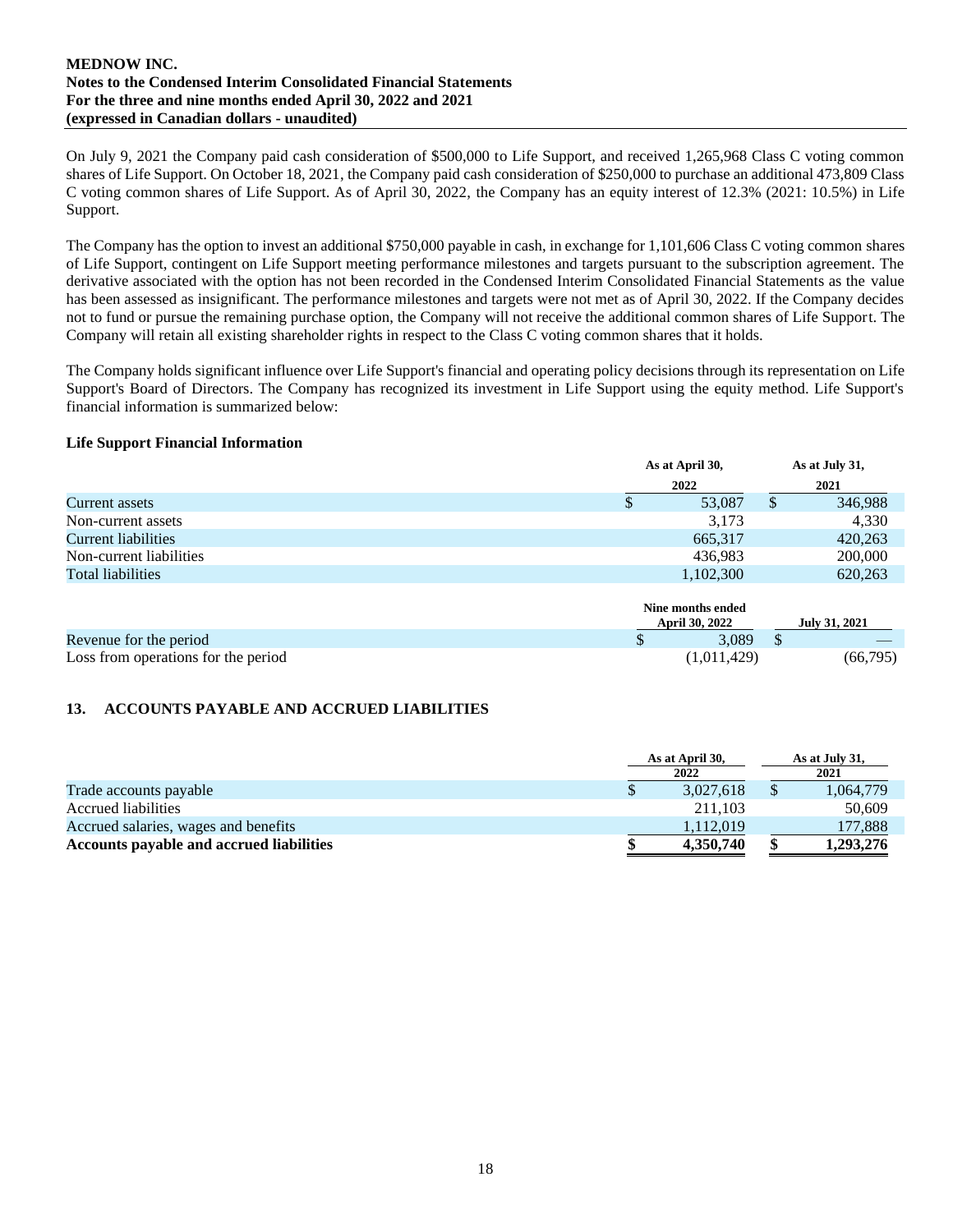## **14. LEASE LIABILITIES**

The Company's leases primarily consist of commercial real estate leases and vehicles. The Company has recognized right-of-use assets in respect of these leases (Note 9).

The Company has also recognized lease liabilities for these leases, which were initially measured at the present value of the future lease payments, discounted at rates ranging from 2.95% to 6.60%. Interest on lease liabilities is included in interest expense in the consolidated statements of loss and comprehensive loss. The carrying amount of the Company's lease liabilities is summarized in the table below.

|                                            | <b>Vehicles</b> | <b>Real Estate Leases</b> |  | <b>Other</b> | <b>Total</b> |            |  |
|--------------------------------------------|-----------------|---------------------------|--|--------------|--------------|------------|--|
| Balance as at July 31, 2020                |                 |                           |  |              |              |            |  |
| Lease additions                            | 61,846          | 333,133                   |  |              |              | 394,979    |  |
| Interest expense                           | 356             | 459                       |  |              |              | 815        |  |
| Lease payments                             | (2,765)         | (1,723)                   |  |              |              | (4, 488)   |  |
| Balance as at July 31, 2021                | 59,437          | 331,869                   |  |              |              | 391,306    |  |
| Lease additions                            | 35,564          | 1,324,277                 |  | 24,484       |              | 1,384,325  |  |
| Acquisitions through business combinations |                 | 2,277,975                 |  | 36,977       |              | 2,314,952  |  |
| Interest expense                           | 2.739           | 47,604                    |  | 738          |              | 51,081     |  |
| Lease payments                             | (17, 324)       | (299,068)                 |  | (5,950)      |              | (322, 342) |  |
| Balance as at April 30, 2022               | 80,416          | 3,682,657                 |  | 56,249       |              | 3,819,322  |  |
| Current portion                            | 21,590          | \$<br>1,127,463           |  | 18,562       | \$           | 1,167,615  |  |
| Long-term portion                          | 58,826          | \$<br>2,555,194           |  | 37,687       | S            | 2,651,707  |  |

The following table details the undiscounted cash flows and contractual maturities of the Company's lease obligations as at April 30, 2022:

|            | Vehicles | <b>Real Estate Leases</b> |           |   | Other                    |
|------------|----------|---------------------------|-----------|---|--------------------------|
| Year 1     | 24,958   |                           | 1,357,905 | S | 20,503                   |
| Year 2     | 24,958   |                           | 1,218,528 |   | 20,503                   |
| Year 3     | 24,958   |                           | 888,617   |   | 13,803                   |
| Year 4     | 9,748    |                           | 380,946   |   | 4,959                    |
| Year 5     | 3,488    |                           | 238,390   |   |                          |
| Thereafter | ___      |                           | 94,784    |   | $\overline{\phantom{a}}$ |

During the nine months period ended April 30, 2022, the Company entered into a short-term lease to rent a corporate office facility for its staff based in Toronto, Ontario. The Company incurred total costs of \$73,916 (2021: \$65,019), which are recorded in the consolidated statement of loss and comprehensive loss within general and administrative expenses. The Company terminated its short-term lease with a notice to its landlord effective November 30, 2021. Due to the short-term nature of this lease, and the Company's ability to terminate the lease with short-term notice, the Company did not recognize a right-of-use asset, and corresponding lease liability in connection its corporate office.

## **15. SHARE CAPITAL AND WARRANTS**

The Company is authorized to issue an unlimited number of Class A, B and C common shares.

Class A common shares carry voting rights, non-cumulative dividends as set and declared by the board of directors and carry a priority feature in the event of dissolution of the Company where each holder of Class A common shares shall receive \$100 per share in priority to any payment on the Class B and Class C common shares.

Class B common shares are non-voting, non-cumulative dividends as set and declared by the board of directors and carry a priority feature in the event of dissolution of the Company where each holder of Class B common shares shall receive \$50 per share in priority to any payment on the Class C common shares.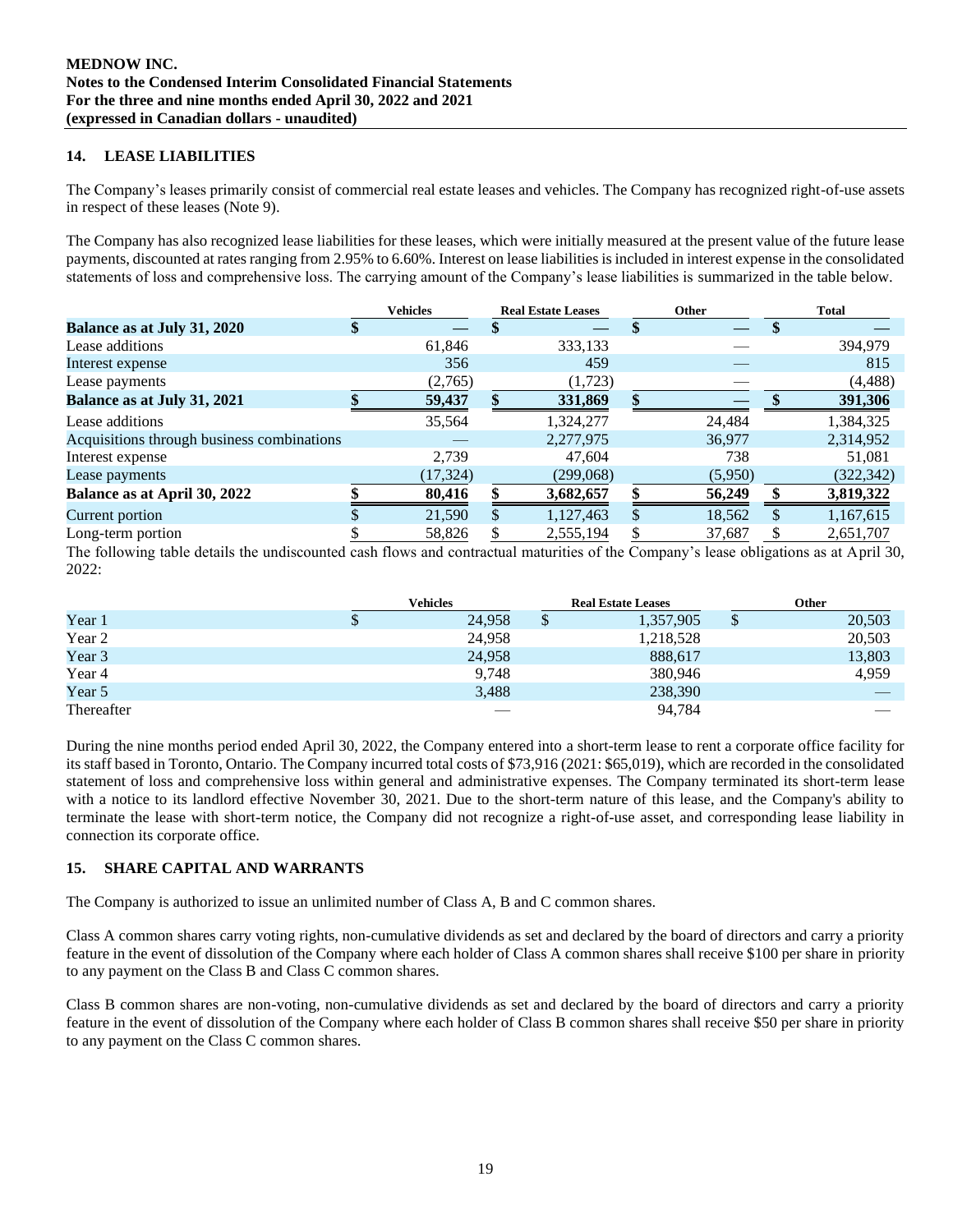|                              | <b>Class A Common Shares</b> |   |            | <b>Warrants</b> |     |           |  |  |
|------------------------------|------------------------------|---|------------|-----------------|-----|-----------|--|--|
|                              | <b>Shares</b>                |   | Amount     | <b>Warrants</b> |     | Amount    |  |  |
| Balance as at July 31, 2020  | 16,110,518                   | S | 4,747,032  | 3,377,422       | S.  | 1,126,924 |  |  |
| Share issuance               | 5,766,941                    |   | 27,828,650 | 3,322,857       |     | 7,394,883 |  |  |
| Share repurchases            | (16, 800)                    |   | (24, 527)  |                 |     |           |  |  |
| Balance as at April 30, 2021 | 21,860,659                   |   | 32,551,155 | 6,700,279       |     | 8,521,807 |  |  |
| Balance as at July 31, 2021  | 21,568,359                   |   | 31,655,148 | 6,700,279       | \$. | 7,309,905 |  |  |
| Other transactions           |                              |   | 30         |                 |     |           |  |  |
| Balance as at April 30, 2022 | 21,568,359                   |   | 31,655,178 | 6,700,279       |     | 7,309,905 |  |  |

Class C common shares are non-voting, non-cumulative dividends as set and declared by the board of directors.

On March 29, 2021, the Company gave notice of its intention to make a Normal Course Issuer Bid (the "Bid") to be transacted through the facilities of the exchange. The notice provides that the Company may, during the 12-month period commencing April 1, 2021 and ending April 1, 2022, purchase up to 1,093,873 Class A common shares of the Company in total, being 5% of the total number of 21,877,460 shares outstanding as at March 29, 2021. The share purchases are to be made on the open market through the facilities of the exchange and will be purchased for cancellation. The funding for any purchase pursuant to the Bid will be financed out of the working capital of the Company. The Company's Bid will be made from time to time by Gravitas Securities Inc. on behalf of the Company through the facilities of the TSX Venture Exchange.

As at April 30, 2022, the Company purchased and cancelled a life to date total of 309,100 (2021: 16,800) common shares for \$865,955 (2021: \$60,382) of cash consideration. The life to date weighted average cost of the cancelled shares totaled \$455,233 (2021: \$24,527) resulting in a loss on cancellation of \$410,822 (2021: \$35,854) allocated to deficit. The Company did not purchase and cancel any shares during the three and nine months period ended April 30, 2022.

## **16. SHARE-BASED PAYMENT RESERVE**

|                          |  | As at April 30. |  | As at July 31. |  |
|--------------------------|--|-----------------|--|----------------|--|
|                          |  |                 |  | 2021           |  |
| <b>Beginning balance</b> |  | 3.374,095       |  |                |  |
| Share-based compensation |  | 3.178.535       |  | 3,374,095      |  |
| <b>Ending balance</b>    |  | 6.552.630       |  | 3,374,095      |  |

#### **Stock options**

The Company has a stock option plan ("the Plan") under which the Board of Directors may grant to directors, officers, employees, advisors and technical consultants to the Company non-transferable options to purchase common shares. The plan provides for a maximum number of stock options reserved for issuance equal to 10% of the Company's issued and outstanding common shares. On June 30, 2021, subject to shareholder and TSXV approval, the Company's directors approved an amendment to increase the maximum number of stock options reserved for issuance to 20% of the Company's issued and outstanding common shares. Under the plan, options generally vest over a period of three years and expire five years from the grant date.

The following table summarizes the continuity of the stock options during the period ended April 30, 2022.

|                              | Number of<br>options | Weighted average<br>exercise price |      |  |
|------------------------------|----------------------|------------------------------------|------|--|
| Balance as at July 31, 2021  | 2,830,500            |                                    | 1.77 |  |
| Granted                      | 1,341,500            |                                    | 0.96 |  |
| Cancelled                    | $(200,000)$ \$       |                                    | 1.80 |  |
| Forfeited                    | $(197,500)$ \$       |                                    | 1.30 |  |
| Expired                      | (1,000)              |                                    | 1.75 |  |
| Balance as at April 30, 2022 | 3,773,500            |                                    | 1.51 |  |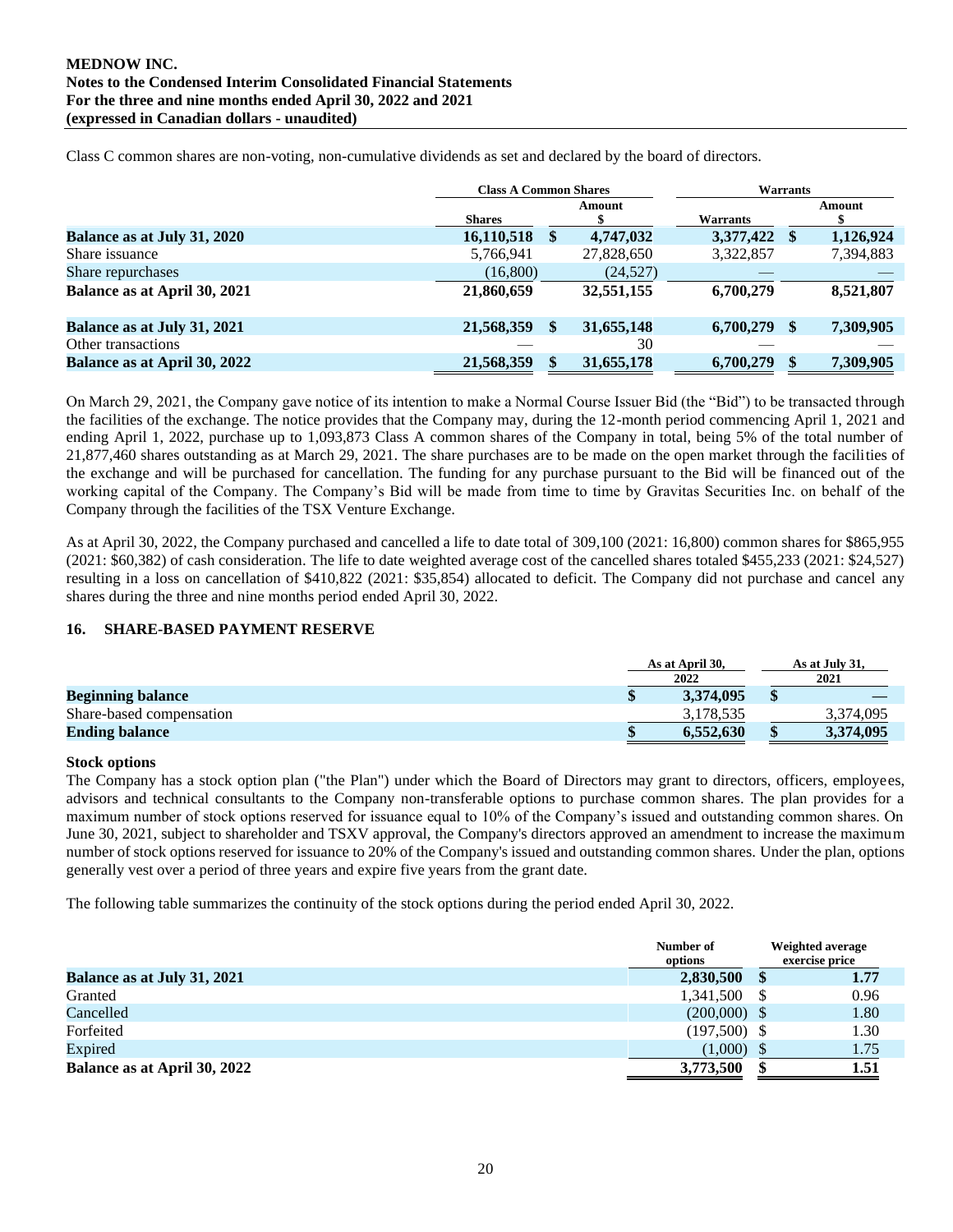The following table provides additional information about the Company's stock options as at April 30, 2022:

| <b>Grant date</b> | Number of<br>options outstanding |               | <b>Exercise</b><br>price \$ | <b>Expiration date</b> | Number of<br>options exercisable |
|-------------------|----------------------------------|---------------|-----------------------------|------------------------|----------------------------------|
| January 21, 2021  | 1,453,000                        | <sup>\$</sup> | 1.75                        | January 21, 2026       | 623,250                          |
| June 11, 2021     | 399,500                          | \$            | 1.65                        | June 11, 2026          | 18,750                           |
| July 2, 2021      | 750,000                          | <b>S</b>      | 1.85                        | July 2, 2026           | 16,500                           |
| October 20, 2021  | 326,000                          |               | l.40                        | October 20, 2026       | 3,750                            |
| March 14, 2022    | 845,000                          |               | 0.74                        | March 13, 2027         |                                  |
|                   | 3,773,500                        |               | 1.51                        |                        | 662,250                          |

Stock options granted were valued using the Black-Scholes option pricing model with the following weighted-average assumptions for the period ended April 30, 2022:

|                                                      | For the 9 months<br>period ended<br><b>April 30, 2022</b> |
|------------------------------------------------------|-----------------------------------------------------------|
| <b>Expected volatility</b>                           | 81%                                                       |
| Expected life                                        | 3 years                                                   |
| Expected forfeiture rate                             | $0\%$                                                     |
| Risk-free interest rate                              | 1.48%                                                     |
| Dividend yield                                       | $0\%$                                                     |
| Weighted average exercise price                      | 0.96                                                      |
| Weighted average fair value of options at grant date | 0.51                                                      |

The Company recorded share-based compensation expense for options of \$612,713 for the three months period ended April 30, 2022 (2021: \$1,476,730) and \$3,178,535 (2021: \$1,828,707) for the nine months period ended April 30, 2022, with an offsetting increase to the share-based payment reserve.

No stock options were exercised during the period ended April 30, 2022 (2021: \$nil), and as a result \$nil was transferred to share capital from the share-based payment reserve. The weighted average remaining life of the options is 4.03 years.

## **17. FINANCIAL RISK MANAGEMENT**

#### **Capital risk management**

The Company's objectives in managing its capital are to ensure the Company's ability to continue as a going concern and to maintain a flexible capital structure of equity and debt financing to optimize the costs of capital with minimal risks. The Company considers the items included in shareholders' equity to be capital. The Board of Directors monitors the Company's capital position on a regular basis.

## **Liquidity risk**

Liquidity risk is the risk that the Company will not be able to meet its financial obligations as they fall due. The Company manages liquidity risk through the management of its capital structure, including the regular monitoring of cash flow and maturity dates of financial assets and liabilities.

The following table has been prepared based on the undiscounted cash flow of financial liabilities based on the earliest date on which the Company could be required to pay. The Company continues to pursue future financing options.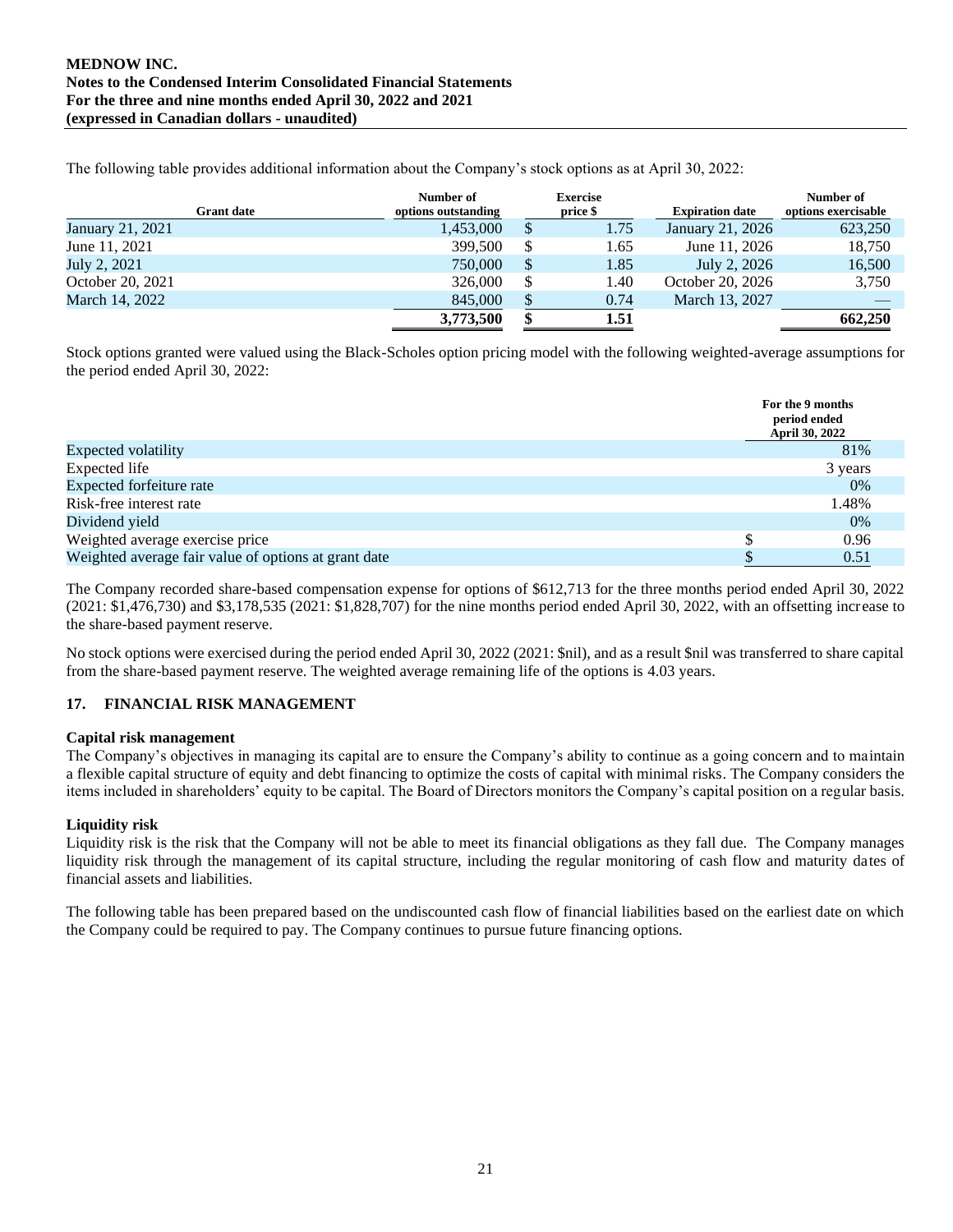|                                          | On<br>demand | Within<br>one year | As at April 30, 2022<br><b>Between one</b><br>and five years | More than<br>five years | Total                     |
|------------------------------------------|--------------|--------------------|--------------------------------------------------------------|-------------------------|---------------------------|
| Accounts payable and accrued liabilities | 4,350,740 \$ | $\hspace{0.05cm}$  | $\overline{\phantom{0}}$                                     | S<br>$\hspace{0.05cm}$  | 4,350,740<br><sup>S</sup> |
| Bank indebtedness                        | 1,694,777    |                    |                                                              |                         | 1,694,777                 |
| Loan payable                             |              |                    | 30,000                                                       | __                      | 30,000                    |
| Due to related parties                   | 217.674      |                    |                                                              |                         | 217.674                   |
| Other cash consideration                 |              | 342,530            | 319,256                                                      | --                      | 661,786                   |
| Contingent consideration                 |              | 66.356             | 200.984                                                      |                         | 267,340                   |
| Lease liabilities                        |              | 1,167,615          | 2,562,401                                                    | 89,306                  | 3,819,322                 |
| <b>Total</b>                             | 6,263,191    | 1,576,501          | 3,112,641                                                    | 89.306                  | \$11,041,639              |

On December 10, 2021, the Company acquired Infusicare, a retail pharmacy based in London, Ontario. Infusicare has access to the credit facility pursuant to its agreement with HSBC Bank Canada. The credit facility is used to support the day to day operating requirements of Infusicare. The credit facility provides for a maximum line of credit of the lesser of \$1,000,000 or 90% of the Ontario Drug Benefit accounts receivable plus 80% of the other major customers accounts receivables, as approved by HSBC Bank Canada, at the end of the previous month. The interest rate is at the prime rate of HSBC Bank Canada. All amounts advanced and outstanding under the credit facility shall be repaid on demand. The credit facility is secured by a general security agreement from Infusicare creating a first priority security interest in property and intellectual property of Infusicare. As at April 30, 2022, the Company had drawn \$214,432 (2021: \$nil) from its credit facility.

On February 22, 2022, the Company acquired London Pharmacare and Liver Care Canada. The companies have access to a credit facility based on its agreement with the Bank of Nova Scotia. The credit facility is used to support working capital requirements and general operating expenses of London Pharmacare and Liver Care Canada. The credit facility provides for a maximum line of credit of the lesser of \$5,000,000 or 90% of the Ontario Drug Benefit accounts receivable plus 75% of other accounts receivables, as approved by The Bank of Nova Scotia. The interest rate is at the prime lending rate of The Bank of Nova Scotia. All amounts advanced and outstanding under the credit facility shall be repaid on demand. The credit facility is secured by a general security agreement from London Pharmacare and Liver Care Canada creating a first priority security interest in assets of both companies, including receipts from insurance coverage specific to pharmacy contents and equipment. The credit facility is also secured by personal guarantees from select members of the Company's management, directors and shareholders. As at April 30, 2022, the Company had drawn \$1,480,345 (2021: \$nil) from its credit facility.

The loan payable of \$30,000 (2021: \$nil) consists of the Canada Emergency Business Allowance, a loan provided by the Federal Government of Canada to extend financial support to businesses impacted by the outbreak of the coronavirus. Pursuant to the terms, the principal amount of \$40,000 is to be repaid by December 31, 2025. If the loan is repaid by December 31, 2023, the principal amount of \$40,000 will not attract interest. If the loan is not repaid by December 31, 2023, the Company will incur interest of 5% on the amount that is unpaid. As at April 30, 2022, the Company has paid \$10,000 to reduce its principal amount owed to \$30,000. The Company expects to repay the principal amount before the end of the calendar year 2023.

|                                          | As at July 31, 2021 |              |  |                    |  |                                      |  |                         |  |           |
|------------------------------------------|---------------------|--------------|--|--------------------|--|--------------------------------------|--|-------------------------|--|-----------|
|                                          |                     | On<br>demand |  | Within<br>one year |  | <b>Between one</b><br>and five vears |  | More than<br>five vears |  | Total     |
| Accounts payable and accrued liabilities |                     | 1.293.276 \$ |  |                    |  |                                      |  |                         |  | ,293,276  |
| Lease liabilities                        |                     |              |  | 77,051             |  | 230,004                              |  | 84.251                  |  | 391.306   |
| <b>Total</b>                             |                     | 1.293.276    |  | 77,051             |  | 230,004                              |  | 84,251                  |  | 1.684.582 |

## **Credit risk**

Credit risk is the risk that one party to a financial instrument will cause a financial loss for the other party by failing to honor a financial obligation. Financial instruments that potentially subject the Company to concentrations of credit risk consist of cash and cash equivalents, accounts, interest, lease and notes receivable and due from related parties. As at April 30, 2022, the Company's maximum exposure to credit risk for these financial instruments was as follows: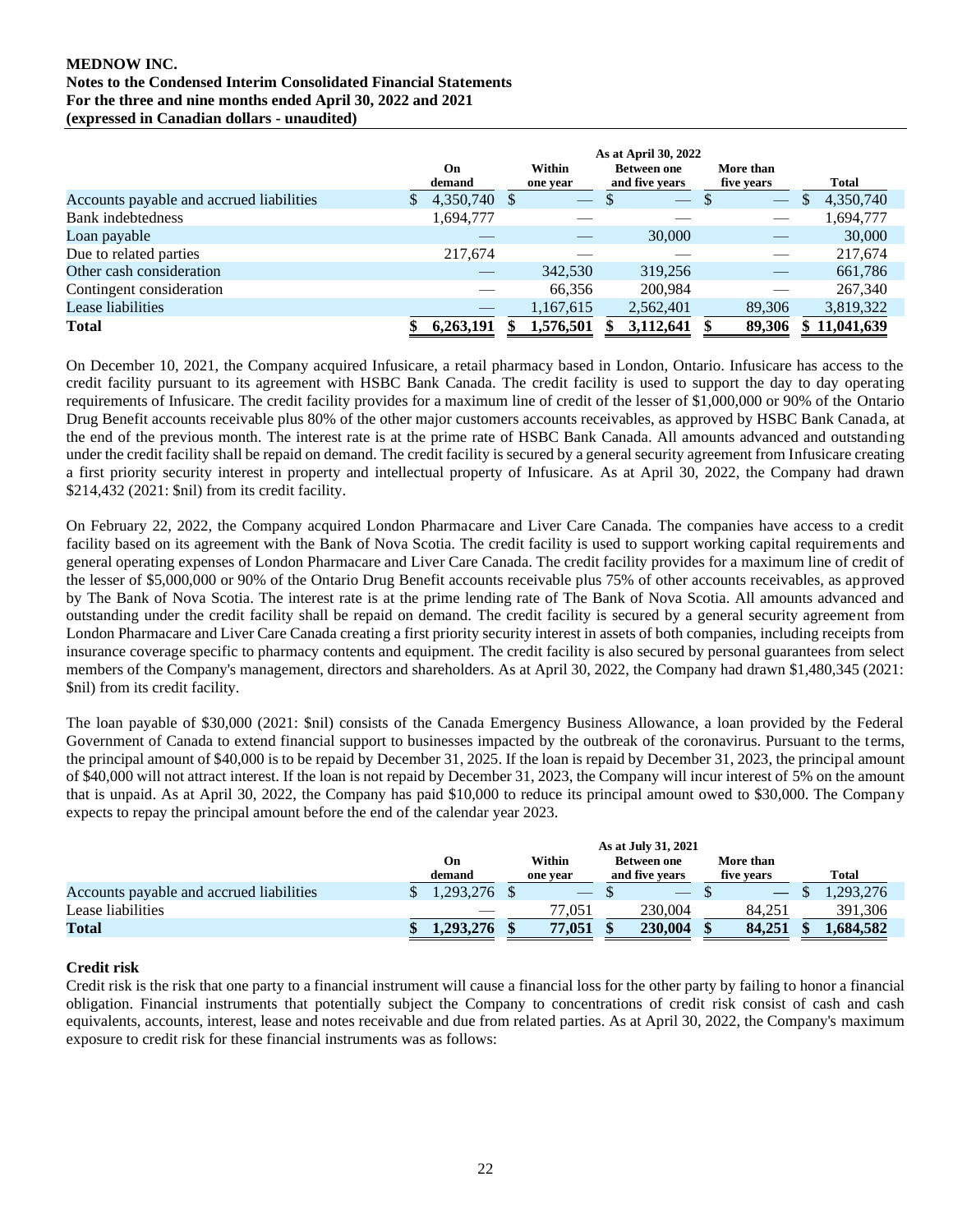|                           | As at April 30, | As at July 31, |
|---------------------------|-----------------|----------------|
|                           | 2022            | 2021           |
| Cash and cash equivalents | 9,387,111       | 28,758,598     |
| Accounts receivable       | 2,016,673       |                |
| Due from related parties  | 205,380         | 2,023,565      |
| Notes receivable          | 500,000         |                |
| Leases receivable         | 167.830         |                |
| Interest receivable       | 38,818          |                |

The Company's accounts receivable of \$2,016,673 (2021: \$nil) consist primarily of amounts that are expected to be collected from private insurers and provincial health care plans, such as the Ontario Health Insurance Plan ("OHIP"). The Company generates revenue from sales of prescription medications to patients, and the Company submits claims to insurers based on each patient's coverage. These claims are reflected as amounts due to the Company from insurers, which are collected in accordance with standard payment terms of each insurer.

On November 24, 2021, the Company entered into an agreement with Doko Medical Inc. ("Doko"), a virtual healthcare provider which operates in the United States in 38 states. The Company paid cash consideration of \$500,000 in the form of a convertible promissory note that is repayable to the Company on the maturity date of November 24, 2023. The Company earns interest income of 3%, compounded annually. The promissory note will be automatically converted into equity interest of Doko based on a triggering event that is tied to Doko's ability to raise capital over a defined monetary threshold in the form of equity financing or a change in control at Doko. The amount of the equity interest that the Company will receive on the occurrence of the triggering event is based on a conversion price calculation as defined in the agreement. Doko has the ability to repay the principal and interest at any time, without penalty. The promissory note is subsequently measured at fair value through profit and loss.

The carrying value of cash and cash equivalents, accounts receivable, notes receivable, interest receivable, leases receivable, due from related parties, accounts payable, loan payable, bank indebtedness and due to related parties approximates their fair values due to the short-term nature.

## **Currency risk**

Currency risk is the risk that fluctuations in the US dollar, Euro, and Canadian dollar will impact the Company's results, including its financial statements. The Company's transactions that are exposed to the risk of foreign currency fluctuations primarily include the costs paid to develop the web application from US and Europe based third party companies, and other vendors and suppliers who invoice and require payment in US dollars and Euro's. Due to the short-term payment terms on these trade payables, the Company's currency risk is minimal. The Company does not use derivative instruments to hedge its exposure to foreign currency translations.

## **18. REVENUE, COST OF SALES AND EXPENSES CLASSIFIED BY NATURE AND RESTATEMENT**

## **REVENUE**

|                                  | Three months ended April 30, |  | Nine months ended April 30, |  |           |  |         |
|----------------------------------|------------------------------|--|-----------------------------|--|-----------|--|---------|
| Revenue                          | 2022                         |  | 2021                        |  | 2022      |  | 2021    |
| Revenue from doctor services     | 382.537                      |  |                             |  | 1.238.434 |  |         |
| Revenue from pharmacy agreements | 41.400                       |  | 124.200                     |  | 223,694   |  | 289,800 |
| Revenue from retail pharmacies   | 5,712,574                    |  |                             |  | 7,135,155 |  |         |
| <b>Total revenue</b>             | 6,136,511                    |  | 124,200                     |  | 8.597.283 |  | 289,800 |

## **COST OF SALES**

|                                            | Three months ended April 30. |  | Nine months ended April 30. |  |           |  |      |
|--------------------------------------------|------------------------------|--|-----------------------------|--|-----------|--|------|
| Cost of sales                              | 2022                         |  | 2021                        |  | 2022      |  | 2021 |
| Cost of consulting fees paid to doctors    | 262,647                      |  |                             |  | 835,016   |  |      |
| Cost of products sold at retail pharmacies | 4.640.988                    |  |                             |  | 5.913.846 |  |      |
| <b>Total cost of sales</b>                 | 4,903,635                    |  |                             |  | 6,748,862 |  |      |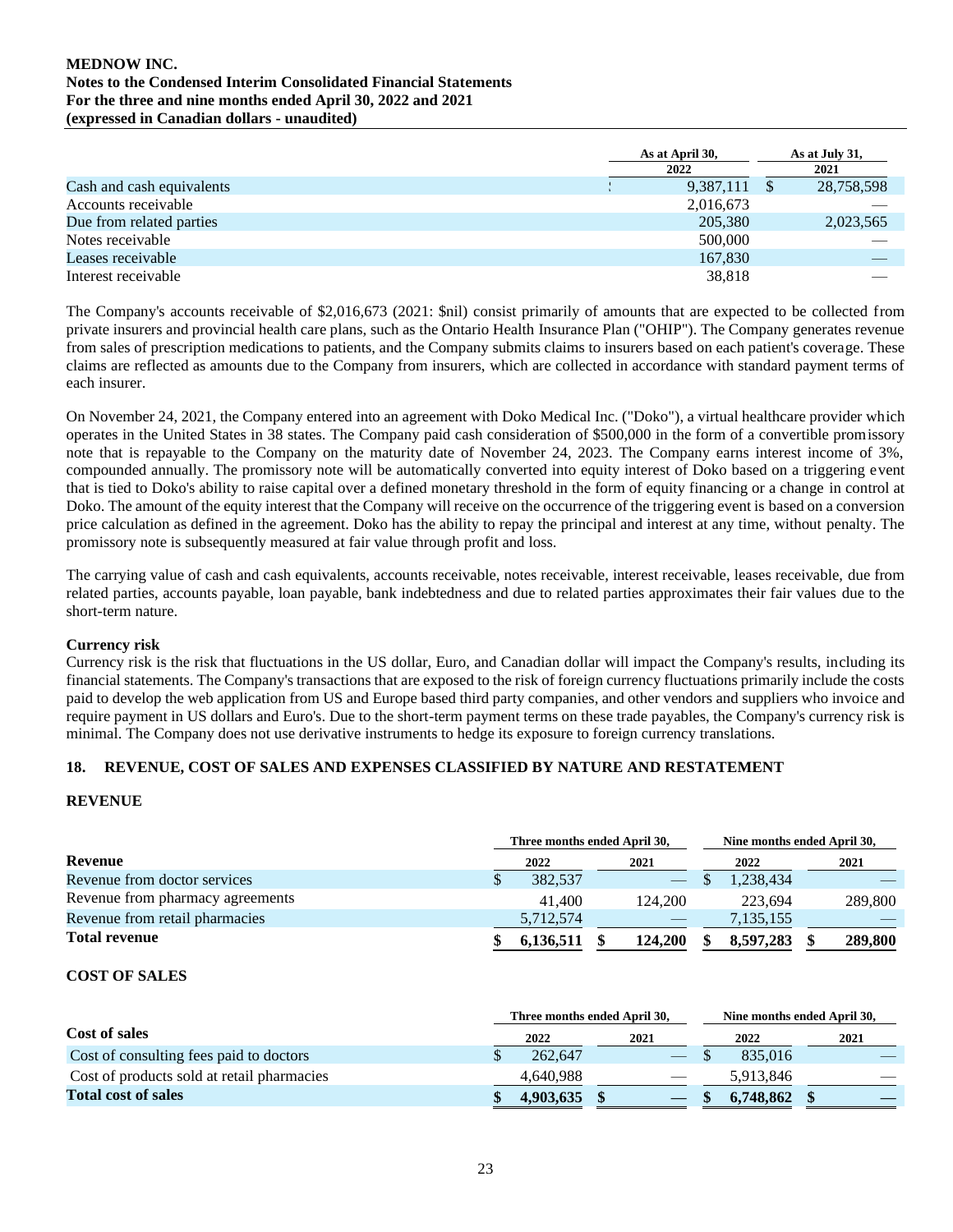#### **EXPENSES CLASSIFIED BY NATURE**

Expenses are classified by function on the statement of loss and comprehensive loss and include general and administrative, marketing and sales and depreciation. Below is a breakdown of the nature of expenses within general and administrative expenses:

|                                                    | Three months ended April 30, |      |           |               | Nine Months Ended April 30, |  |           |
|----------------------------------------------------|------------------------------|------|-----------|---------------|-----------------------------|--|-----------|
|                                                    | 2022                         |      | 2021      | 2022          |                             |  | 2021      |
| <b>General and administrative</b>                  |                              |      |           |               |                             |  |           |
| Payroll and subcontractor                          | \$<br>3,002,531              | - \$ | 711.597   | <sup>\$</sup> | 7.469.346 \$                |  | 1,191,265 |
| Legal and professional                             | 778,478                      |      | 402,761   |               | 1,840,984                   |  | 587,371   |
| Director fees                                      | 70,500                       |      | 107,500   |               | 210,500                     |  | 251,500   |
| Management fee                                     | 91,066                       |      | 15,000    |               | 267,011                     |  | 45,000    |
| Investor relations, public company costs and other | 955,738                      |      | 588.751   |               | 2,133,507                   |  | 957,224   |
| Travel and meals                                   | 72,361                       |      | 26,830    |               | 163,614                     |  | 56,839    |
|                                                    | 4,970,674                    |      | 1,852,439 |               | 12,084,962                  |  | 3,089,199 |

## **RESTATEMENT**

The Company recorded a restatement to increase its prior year comparative share-based compensation expense for the three and nine month period ended April 30, 2021, an adjustment recognized in the Company's annual audited Consolidated Financial Statements for the year ended July 31, 2021 due to corrections in the valuation assumptions using the Black-Scholes option pricing model. The following table summarizes adjustments to share-based compensation expense, total expenses, net loss and comprehensive loss, and loss per share:

|                                    |             |  | Three months ended April 30, 2021 |  |             | Nine months ended April 30, 2021 |             |            |      |             |  |  |  |
|------------------------------------|-------------|--|-----------------------------------|--|-------------|----------------------------------|-------------|------------|------|-------------|--|--|--|
|                                    | As reported |  | Adjustment                        |  | As restated |                                  | As reported | Adjustment |      | As restated |  |  |  |
| Share-based compensation           | 255,490     |  | 1.221.240                         |  | 1.476.730   |                                  | 287.830     | 1.540.877  |      | 1.828.707   |  |  |  |
| Total expenses                     | 2.326.041   |  | 1.221.240                         |  | 3.547.281   |                                  | 3.871.525   | 1.540.877  |      | 5.412.402   |  |  |  |
| Net loss and comprehensive loss    | 2.182.888   |  | 1.221.240                         |  | 3.404.128   |                                  | 3,562,772   | 1.540.877  |      | 5,103,649   |  |  |  |
| Loss per share - basic and diluted | 0.11        |  | 0.06                              |  | 0.17        |                                  | 0.21        |            | 0.09 | 0.29        |  |  |  |

## **19. RELATED PARTY TRANSACTIONS**

The Company's related parties include key management personnel. Key management personnel include the directors (executive and non-executive) and officers of the Company. Remuneration of key management personnel that was included in general and administrative expenses on the statement of loss and comprehensive loss is below.

As at April 30, 2022, included in accounts payable and accrued liabilities was \$35,392 (2021: \$16,831) of payments owed to key management personnel.

|                                                           | Three months ended April 30. |           | Nine Months Ended April 30. |           |
|-----------------------------------------------------------|------------------------------|-----------|-----------------------------|-----------|
|                                                           | 2022                         | 2021      | 2022                        | 2021      |
| Management and director remuneration                      | 491.461                      | 226,276   | 1.440.370                   | 475.716   |
| Share-based compensation expense - directors and officers | 311.933                      | 995.929   | .496.130                    | 1,293,883 |
|                                                           | 803.394                      | 1.222.205 | 2,936,500                   | 1.769.599 |

On September 15, 2020, the Company entered into a pharmacy agreement (the "Mednow East Pharmacy Agreement") with Mednow East Inc. ("Mednow East"), a company controlled by management, directors and certain shareholders of Mednow. On March 31, 2021, Mednow East was acquired by the Company (Note 4) based on the terms of the share purchase agreement, which has replaced the terms and conditions of the pharmacy agreement, including the service fee revenue which is terminated on the date of acquisition. The loan owed by Mednow East prior to the acquisition is recognized as an intercompany loan between Mednow East and Mednow, and the intercompany loan is eliminated on these Condensed Interim Consolidated Financial Statements.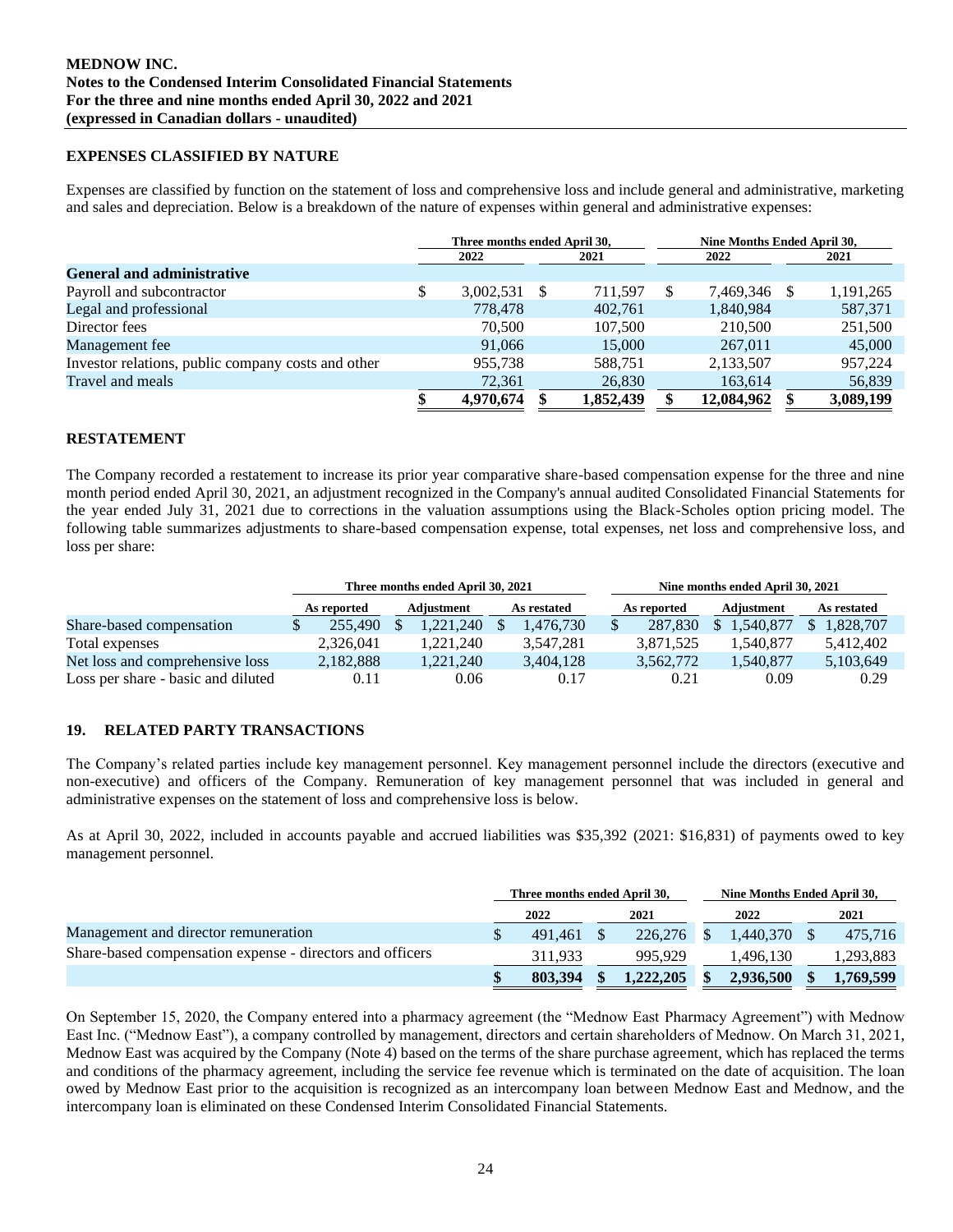On September 24, 2020, the Company entered into a pharmacy agreement (the "Mednow West Pharmacy Agreement") with Mednow Pharmacy Inc. ("Mednow West"), a company that was controlled by management, directors and certain shareholders of Mednow. On October 25, 2021, Mednow West was acquired by the Company (Note 4) pursuant to the terms of the share purchase agreement, which has replaced the terms and conditions of the pharmacy agreement, including the service fee revenue which is terminated on the date of acquisition. The loan owed by Mednow West prior to the acquisition is recognized as an intercompany loan between Mednow West and Mednow, and the intercompany loan is eliminated on these Condensed Interim Consolidated Financial Statements.

The Company has provided an unsecured, on-demand, non-interest bearing loan of \$118,274 to Mednow Clinic Ltd., a business controlled by management and a certain shareholder of Mednow Inc.

The Company acquired London Pharmacare and Liver Care Canada on February 22, 2022, and assumed the non-interest bearing receivables of \$18,328 due from Medpoint Care Pharmacy, and a receivable of \$68,778 from management, directors and shareholders of the Company. The Company also assumed the non-interest bearing payables due to Point Edward Pharmacare Inc., Thunder Bay IDA Pharmacy, Care Education Inc. and 2627639 Ontario Inc. The aforementioned businesses are controlled by management, directors and shareholders of Mednow Inc. During the period ended April 30, 2022, the related party balances changed largely to a cash settlement that the Company received from Thunder Bay IDA Pharmacy.

|                                                                    | As at April 30, | As at July 31, |
|--------------------------------------------------------------------|-----------------|----------------|
|                                                                    | 2022            | 2021           |
| Due from related parties                                           |                 |                |
| Mednow East Inc.- on demand, non-interest bearing                  | \$              | 845,115        |
| Mednow East Inc.- on demand, interest bearing at 18% per annum     |                 | 233,910        |
| Mednow Pharmacy Inc.- on demand, non-interest bearing              |                 | 684,687        |
| Mednow Pharmacy Inc.- on demand, interest bearing at 18% per annum |                 | 217,350        |
| Mednow Clinic Ltd.- on demand, non-interest bearing                | 118,274         | 42,503         |
| Medpoint Care Pharmacy.- on demand, non-interest bearing           | 18,328          |                |
| Due from other related parties- on demand, non-interest bearing    | 68,778          |                |
|                                                                    | 205,380         | 2,023,565      |
| Due to related parties                                             |                 |                |
| Point Edward Pharmacare Inc. - on demand, non-interest bearing     | 85,412          |                |
| Thunder Bay IDA Pharmacy.- on demand, non-interest bearing         | 10,229          |                |
| Care Education Inc.- on demand, non-interest bearing               | 97,277          |                |
| 2627639 Ontario Inc. - on demand, non-interest bearing             | 24,756          |                |
|                                                                    | \$<br>217,674   |                |

The Company entered into a formal management services agreement with Care Health Inc. on September 25, 2020. For a monthly fee of \$5,000, Care Health Inc. provides Mednow with back office support including general administrative support and advisory services, as the board of directors of Mednow may reasonably request from time to time. Care Health Inc. is related due to common directors and management. Care Health Inc. is also a shareholder of Mednow.

The related party transactions are conducted in the normal course of business operations and were measured at the exchange amount, which is the amount agreed to by the related parties.

|                                              |   | Three months ended April 30, |  |         |  | Nine Months Ended April 30, |  |         |
|----------------------------------------------|---|------------------------------|--|---------|--|-----------------------------|--|---------|
|                                              |   | 2022                         |  | 2021    |  | 2022                        |  | 2021    |
| <b>Revenues</b>                              |   |                              |  |         |  |                             |  |         |
| Mednow East Inc.                             | S | 41.400                       |  | 62.100  |  | 165,600                     |  | 144,900 |
| Mednow Pharmacy Inc.                         |   |                              |  | 62,100  |  | 58,094                      |  | 144,900 |
|                                              |   | 41,400                       |  | 124,200 |  | 223,694                     |  | 289,800 |
| General and administrative - management fees |   |                              |  |         |  |                             |  |         |
| Care Health Inc.                             |   | 15,000                       |  | 15,000  |  | 45,000                      |  | 45,000  |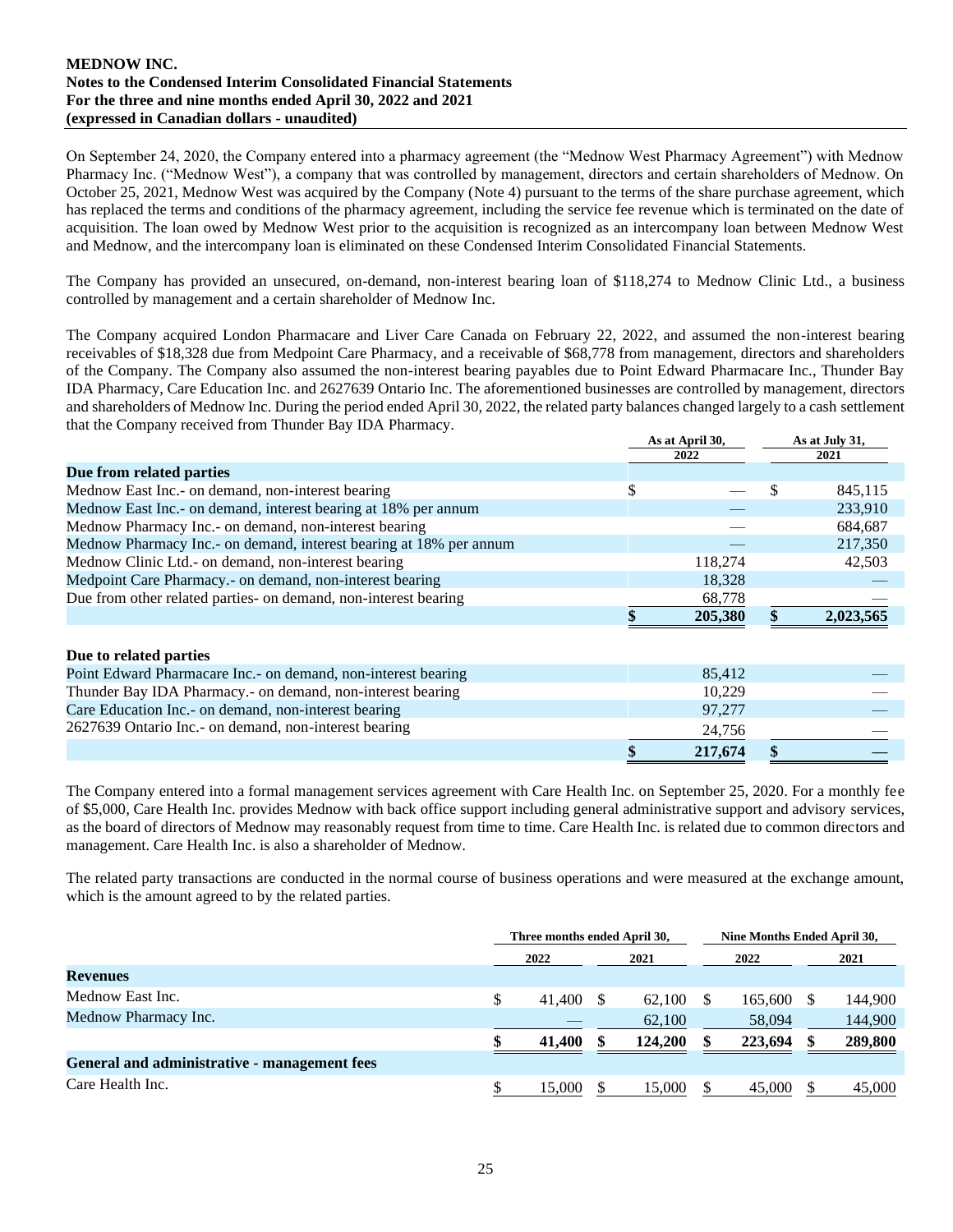## **20. OTHER EXPENSES (INCOME)**

|                                              | Three Months Ended April 30, |          |              | Nine Months Ended April 30, |  |           |  |
|----------------------------------------------|------------------------------|----------|--------------|-----------------------------|--|-----------|--|
|                                              | 2022                         | 2021     |              | 2022                        |  | 2021      |  |
| Interest income on pharmacy agreements       | $(12,280)$ \$                | (18,953) | <sup>8</sup> | $(51,566)$ \$               |  | (18,953)  |  |
| Interest income on cash and cash equivalents | (22, 852)                    |          |              | (80, 844)                   |  |           |  |
| Interest income - IFRS 16                    | (3,230)                      |          |              | (3,230)                     |  |           |  |
| Interest expense on operating line of credit | 6,761                        |          |              | 7,950                       |  |           |  |
| Interest expense - IFRS 16                   | 37,466                       |          |              | 51,081                      |  |           |  |
| Foreign exchange loss                        | 11.308                       | 2.584    |              | 27.259                      |  | 4,388     |  |
| Loss on investment in equity securities      | 28,392                       |          |              | 117,558                     |  |           |  |
| Contingent consideration remeasurement       | (55, 492)                    |          |              | (55, 492)                   |  |           |  |
| Total                                        | (9,927)                      | (16,369) |              | 12,716                      |  | (14, 565) |  |

#### **21. SEGMENTED INFORMATION**

Information for each reportable operating segment is included below:

|                       |  | Three months ended April 30, |  |           |  |                        |  |                    |  |             |  |                    |
|-----------------------|--|------------------------------|--|-----------|--|------------------------|--|--------------------|--|-------------|--|--------------------|
|                       |  | 2022                         |  |           |  |                        |  |                    |  |             |  |                    |
|                       |  | Retail                       |  |           |  |                        |  |                    |  |             |  |                    |
|                       |  | <b>Pharmacies</b>            |  |           |  | <b>Doctor Services</b> |  | <b>Mednow Inc.</b> |  | Total       |  | <b>Mednow Inc.</b> |
| Revenue               |  | 5,712,574                    |  | 382,537   |  | 41,400                 |  | 6,136,511          |  | 124,200     |  |                    |
| Other amounts in loss |  | 6,228,690                    |  | 452.385   |  | 5,129,998              |  | 11,811,073         |  | 3,528,328   |  |                    |
| <b>Net loss</b>       |  | (516, 116)                   |  | (69, 848) |  | (5,088,598)            |  | (5,674,562)        |  | (3,404,128) |  |                    |

|                       | Nine months ended April 30. |  |                        |  |              |              |                |  |                    |  |  |
|-----------------------|-----------------------------|--|------------------------|--|--------------|--------------|----------------|--|--------------------|--|--|
|                       |                             |  | 2021                   |  |              |              |                |  |                    |  |  |
|                       | <b>Retail</b>               |  |                        |  |              |              |                |  |                    |  |  |
|                       | <b>Pharmacies</b>           |  | <b>Doctor Services</b> |  | Mednow Inc.  | <b>Total</b> |                |  | <b>Mednow Inc.</b> |  |  |
| Revenue               | 7,135,155                   |  | 1,238,434              |  | 223,694      |              | 8,597,283      |  | 289,800            |  |  |
| Other amounts in loss | 8,211,547                   |  | 1,484,368              |  | 15.088.410   |              | 24,784,325     |  | 5,393,449          |  |  |
| <b>Net loss</b>       | (1,076,392)                 |  | $(245,934)$ \$         |  | (14,864,716) |              | (16, 187, 042) |  | (5,103,649)        |  |  |

|                                 |                   |                        |                    |              | As at July 31,     |
|---------------------------------|-------------------|------------------------|--------------------|--------------|--------------------|
|                                 |                   | 2021                   |                    |              |                    |
|                                 | Retail            | <b>Doctor Services</b> |                    |              |                    |
|                                 | <b>Pharmacies</b> |                        | <b>Mednow Inc.</b> | <b>Total</b> | <b>Mednow Inc.</b> |
| Investment in equity securities |                   |                        | 627.917            | 627.917      | 495.475            |
| Non-current assets other than   |                   |                        |                    |              |                    |
| financial instruments           | 4.806.048         | 26,548                 | 10.939.491         | 15.772.087   | ,992,757           |